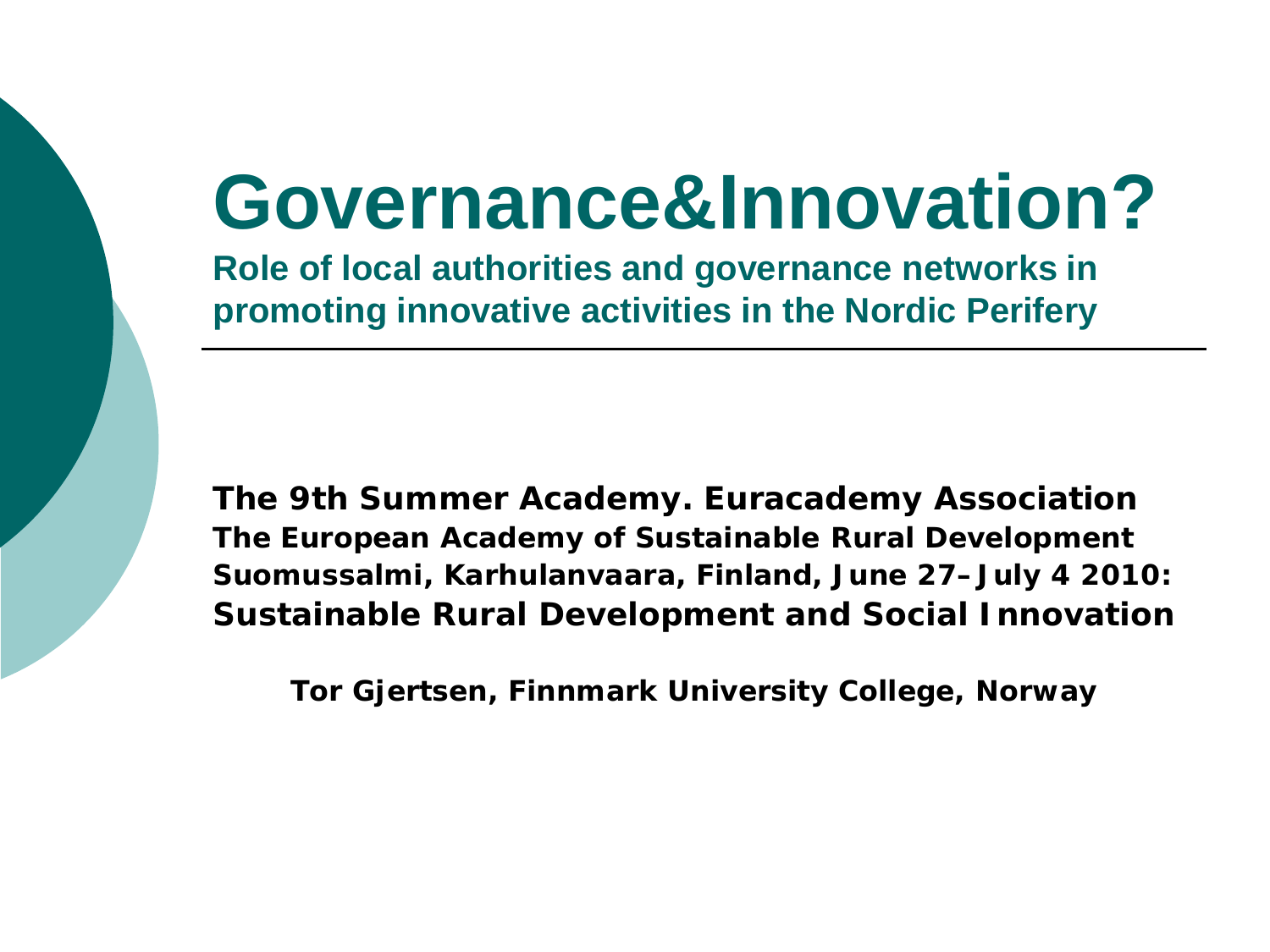#### **From Government to Governance**

 **Recent academic and political focus on governance and governance networks is conditoned by;**

**- increasing complexity, dynamics and fragmentation in society (effect of globalization)**

**- crisis in main steering systems, market and state (ex: the global financial crisis)**

**- public deficit, reduction of public income**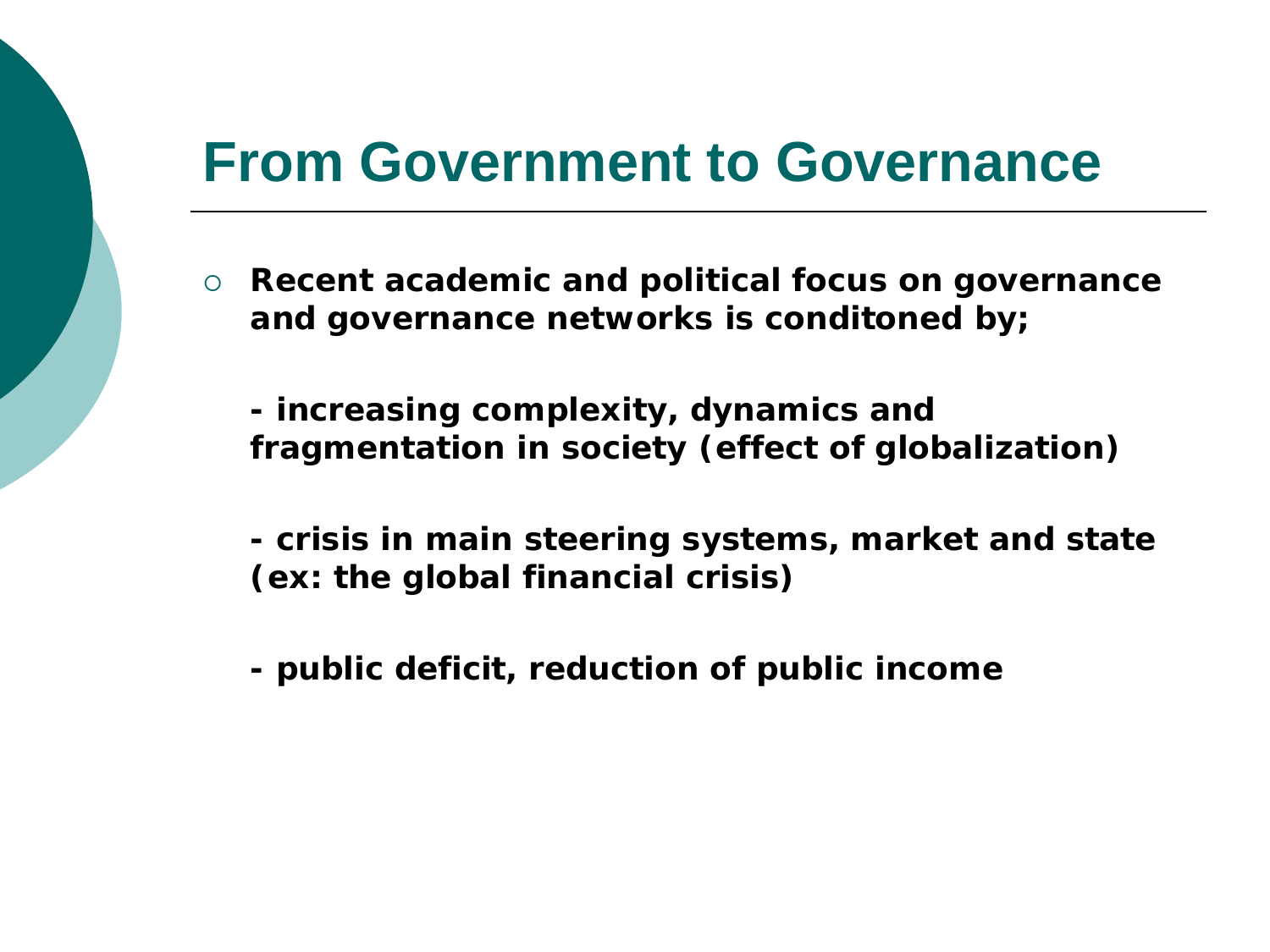## **Governance and Meta-Governance Descriptive and Normative Science**

- **Democratization of society is outrunning democratic government**
- **New government roles should be subject to subsidiarity, and should involve people in the direct determination of the conditions of their own associations (Held, 1997)**
- **The role of government should not be to substitute for local people's self-organisation, but to support it (Beck, 1997)**
- **The government would facilitate the negotiation of interests within and between groups capable of self-organisation**
- **What is emerging is a "negotiation state" which arranges stages and conversations and direct the "show" (Beck, 1997)**
- **New role of the state: Meta-Governance**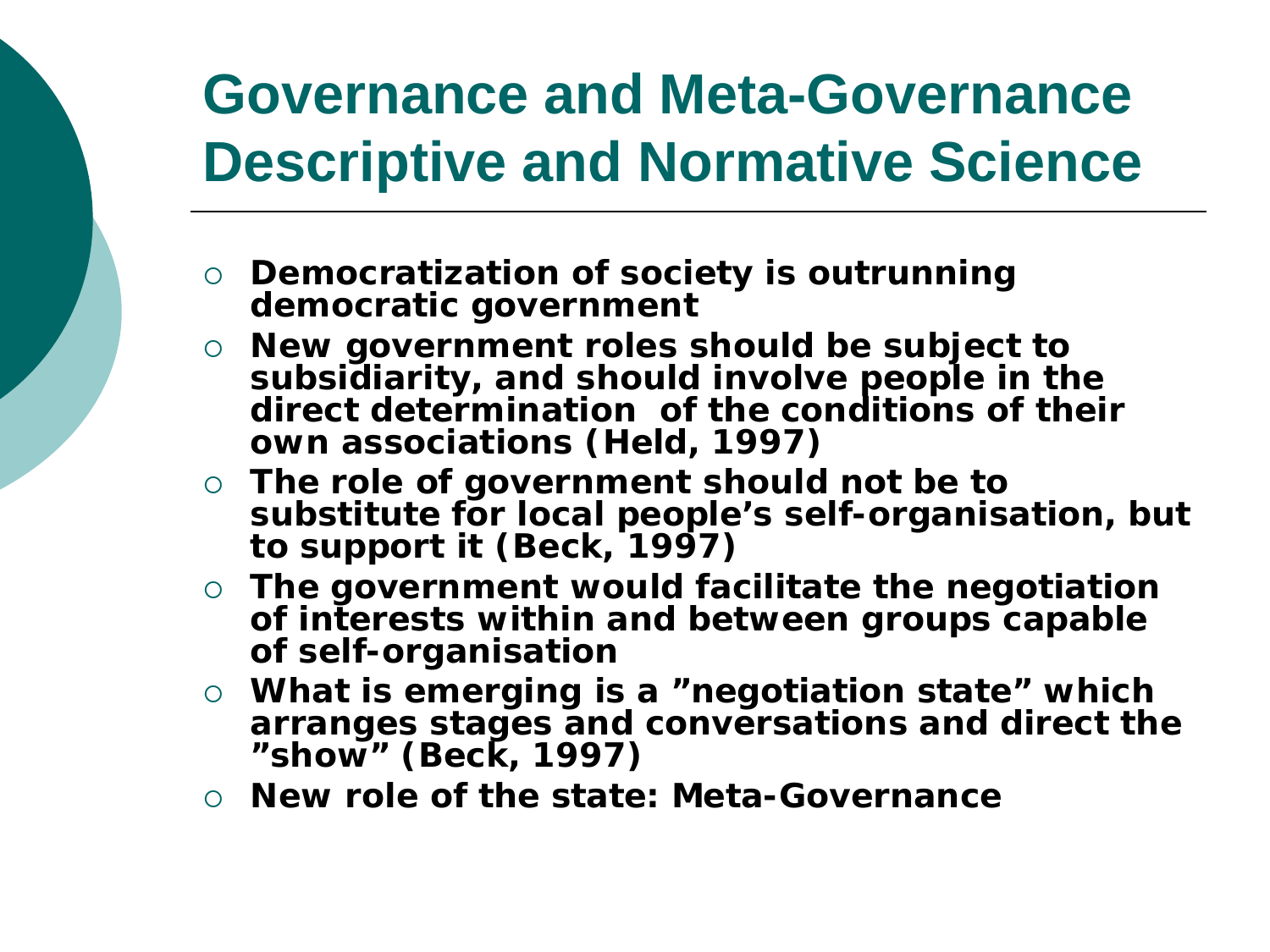#### **How can we define governance networks (Rhodes 1997)?**

- **1. A relatively stable horizontal articulation of interdependant, but operationally autonomous actors; 2. who interact through negotiations; 3. which take place within a regulative, normative, cognitive**  and **inaginary increased** imaginary frameworks in the **requlating within limits set by external agencies; and 5. which contribute to the production of public purpose through collective action**
- **2. In order to become a part of a particular governance network the political actors must demonstrate that they have a stake in the policy issues at hand and that they can contribute resources and capacities of a certain value to the other actors**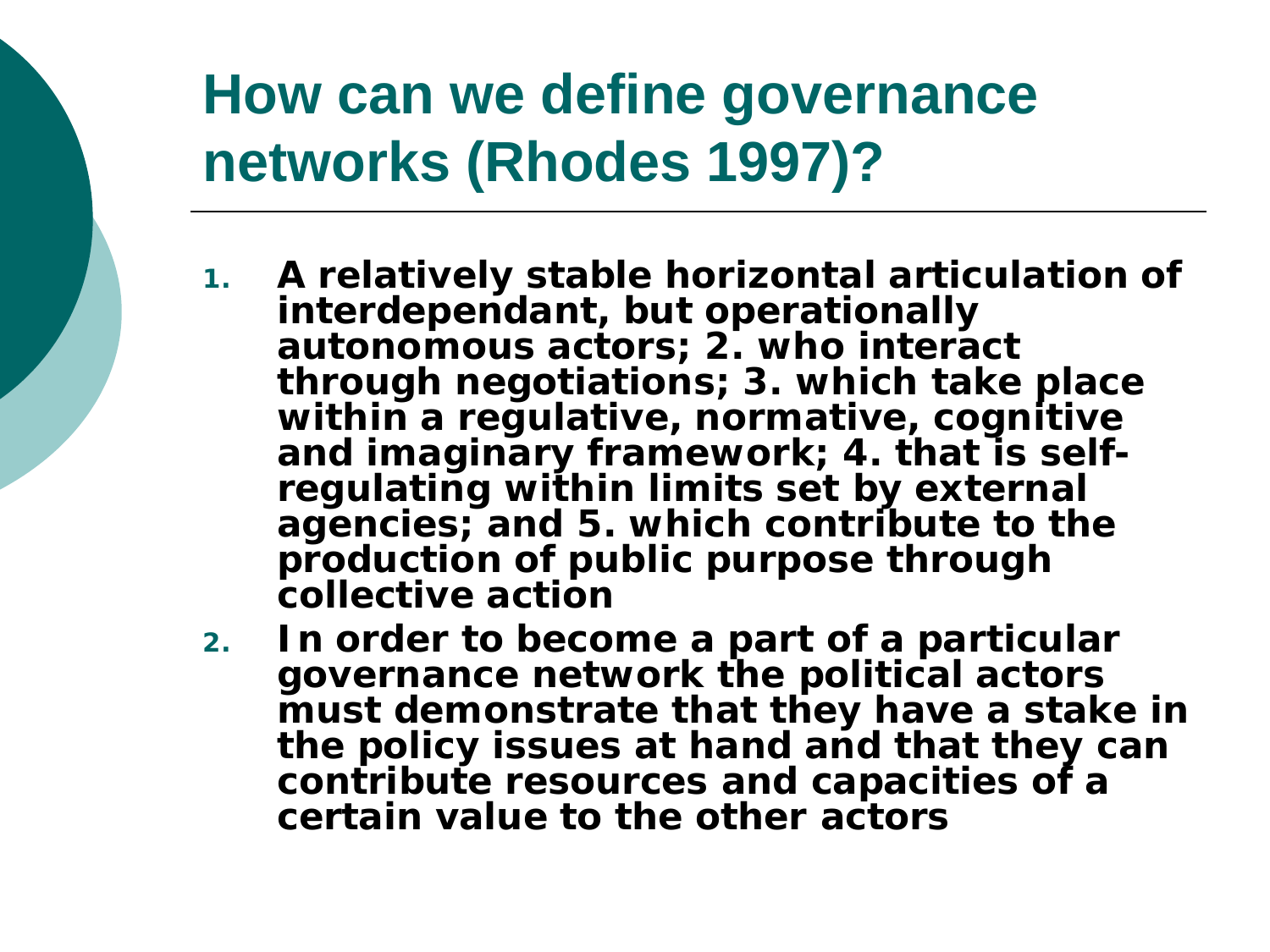## **Variety of Governance Networks**

- **Depending on the political, institutional and discursive context in which they emerge**
- **They might be dominated by loose and informal contacts, but they can also be tight and formal,**
- **they can be intra- or interorganizational,**
- **self-grown or initiated from above,**
- **open or closed,**
- **short-lived or permanent, and**
- **have a sector-specific or society-wide scope**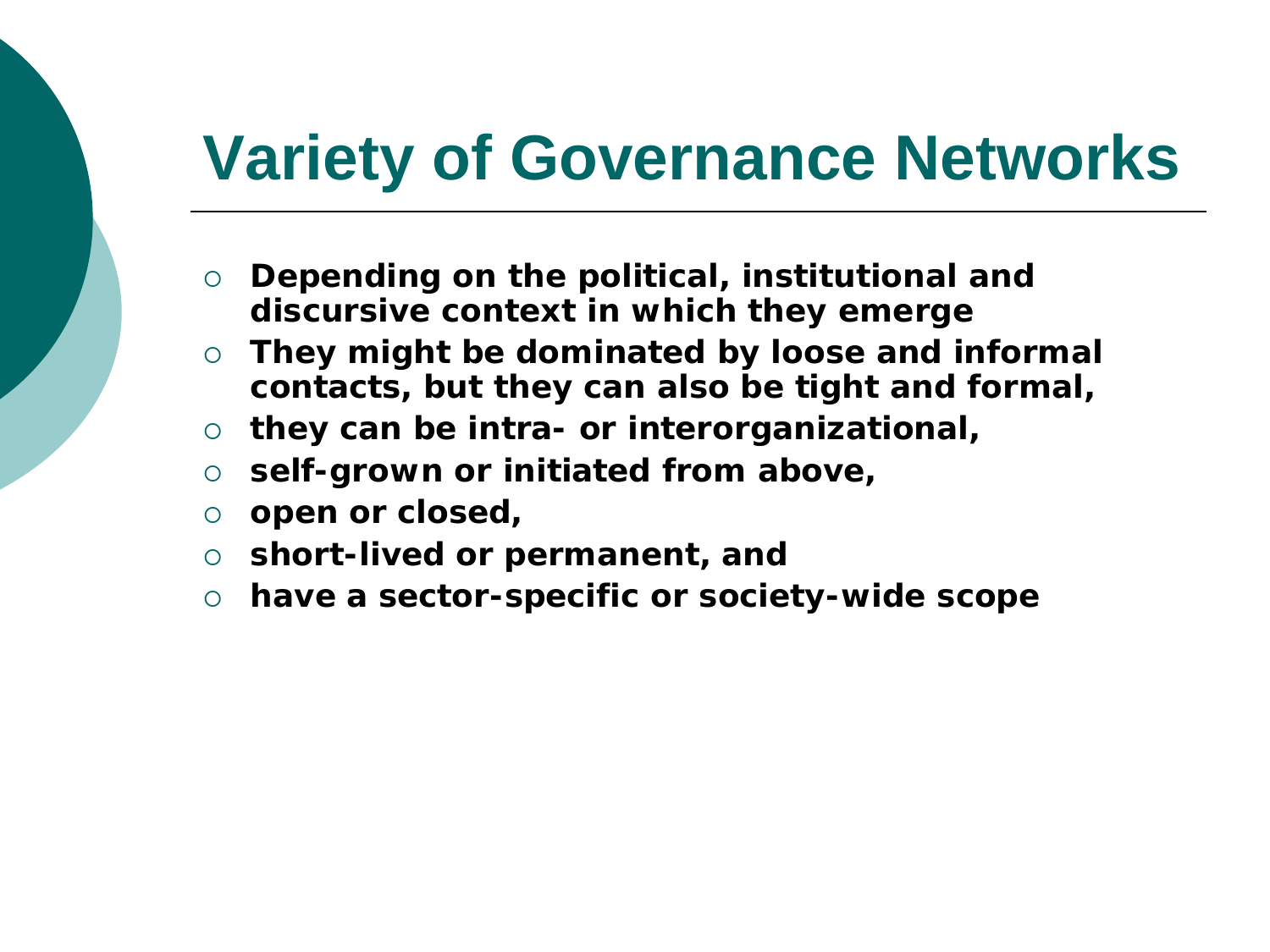#### **New understanding of Governance Networks**

**Wheras the early governance network theorists saw governance networks as a synthesis of state and marked (Mayntz, 1991), later governance network theorists tend to see governance network as distinctive mechanism of governance that provide an alternative to state and market as the main steering systems in society (Rhodes, 1997, Jessop, 2002)**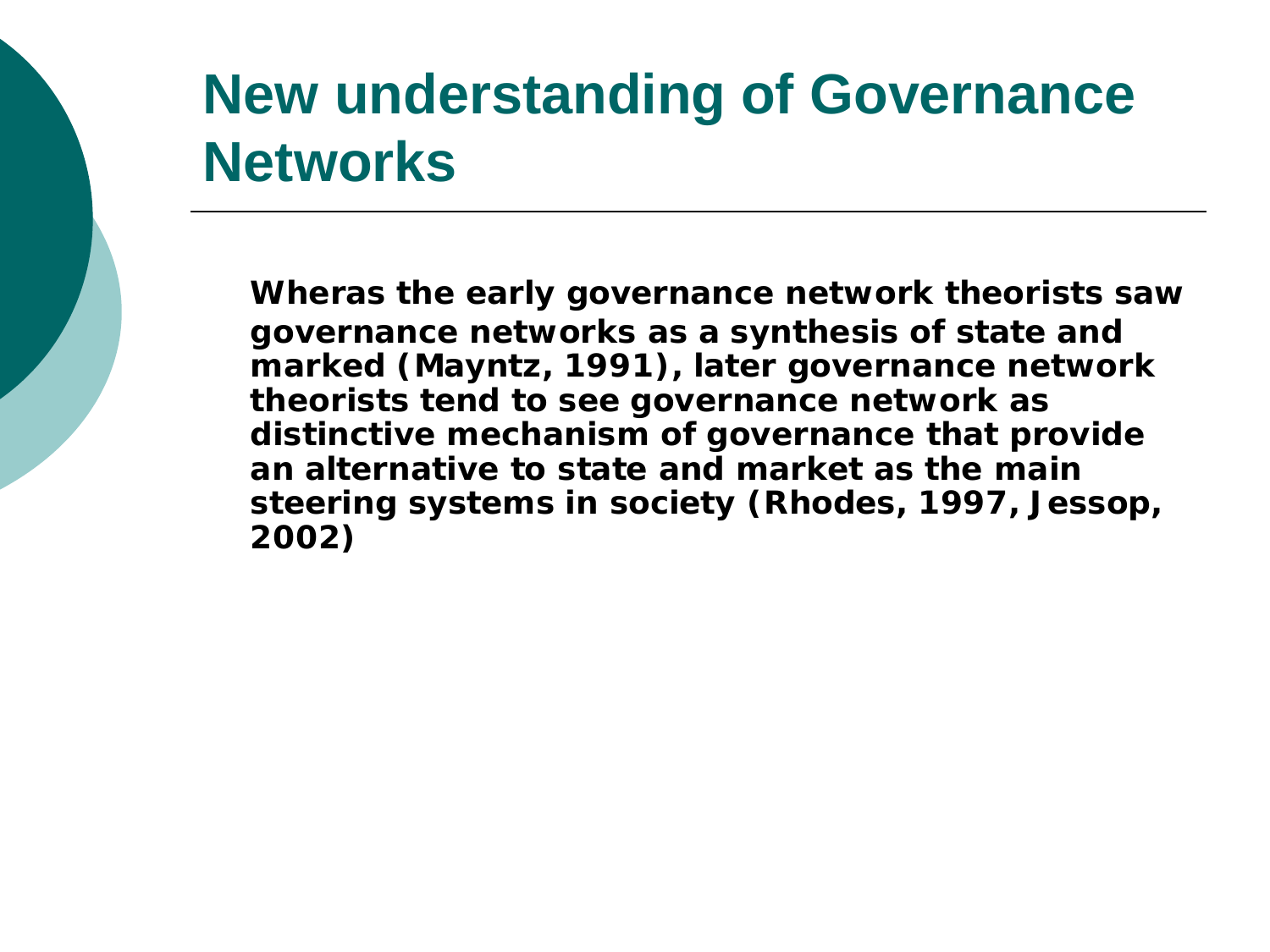#### **Advantages with governance networks**

- **Compliance with collectively negotiated decisions is ensured through the generation of generalized trust and political obligation which over time becomes sustained by self-constituted rules and norms**
- **Increasingly seen as a suitable response to the question of how to tackle complex, uncertain and conflict-ridden policy problems**
- **Important instruments for the aggregation of information, knowledge and assessment that can help qualifying political decisions**
- **Establish a framework for consensus building (develop their own logic of appropriateness that regulate the prosess of negotiation, and the resolution of endemic conflicts), and**
- **Reduce the risk of implementation resistance (by developing a sence of joint responsability and ownership for the decisions)**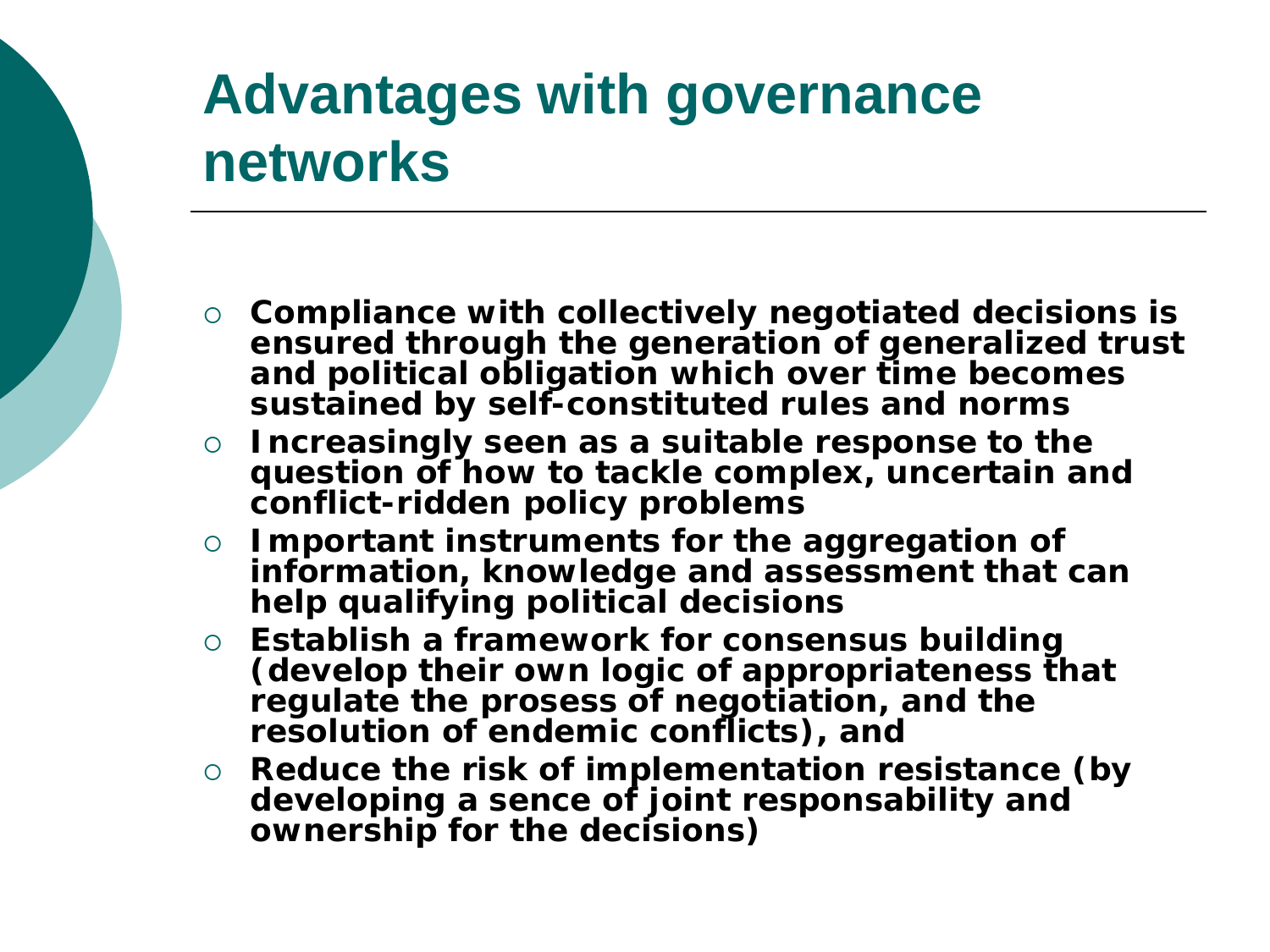## **Why governance networks?**

- **The recent surge of governance networks is a result of a pragmatic search for means of effective and proactive governance**
- **But governance networks cannot be legitimized merely by reference to the quality of their output, i.e. to their problem-solving capacity**
- **The imput legitimacy of governance networks is equally important and so is the possibility for ensuring** *transparency, democratic control and accountability*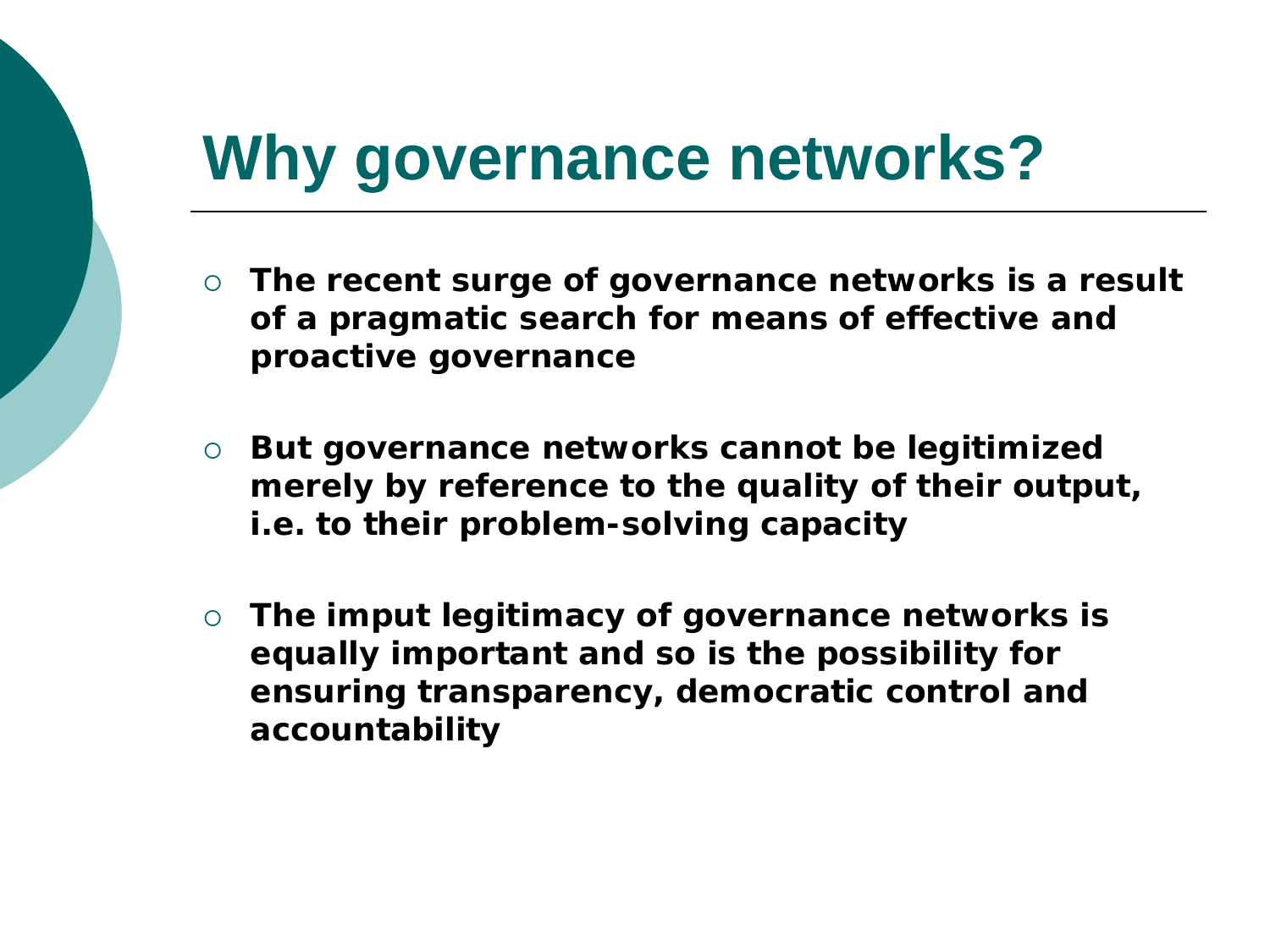#### **How to make governance networks more democratic?**

- **Network governance in terms of accountability has to be representative forums rather than means of participation and direct democracy**
- **One should look for ways in which increased attention to representation can be combined with democratic norms and standards in the concrete practice of network governance**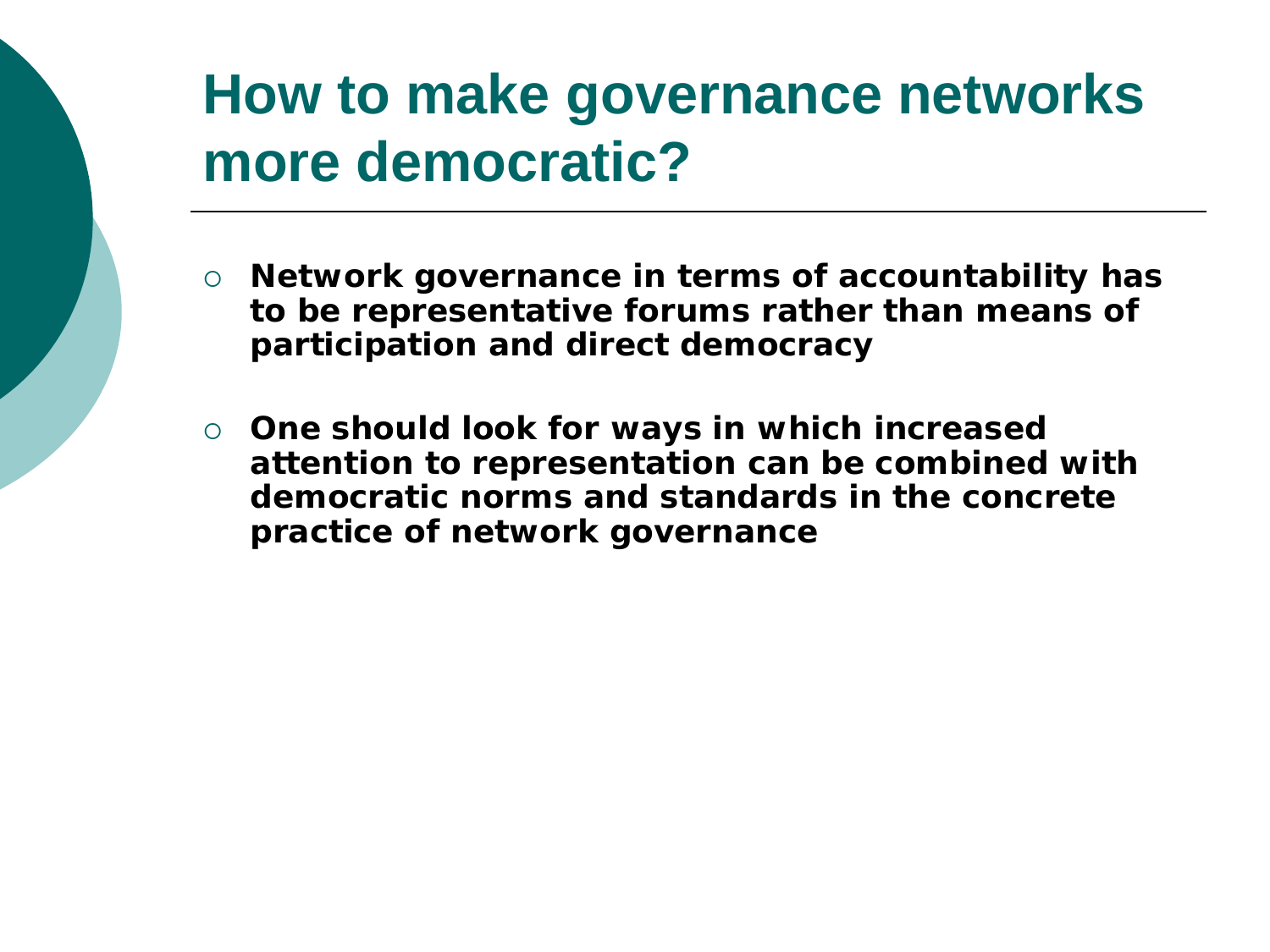## **Accountability, indispensable for democratic network governance**

- **Democratic governance depends on democratic accountability, deeply rooted in liberal doctrine of representative government**
- **But it is difficult, even in principle, to identify who is responsable for political outcomes and thus to establish political accountability**
- **The democratic norm of accountability is fundamentally premised on the idea of representation, and equally, or even more, important for governance networks than representative government institutions**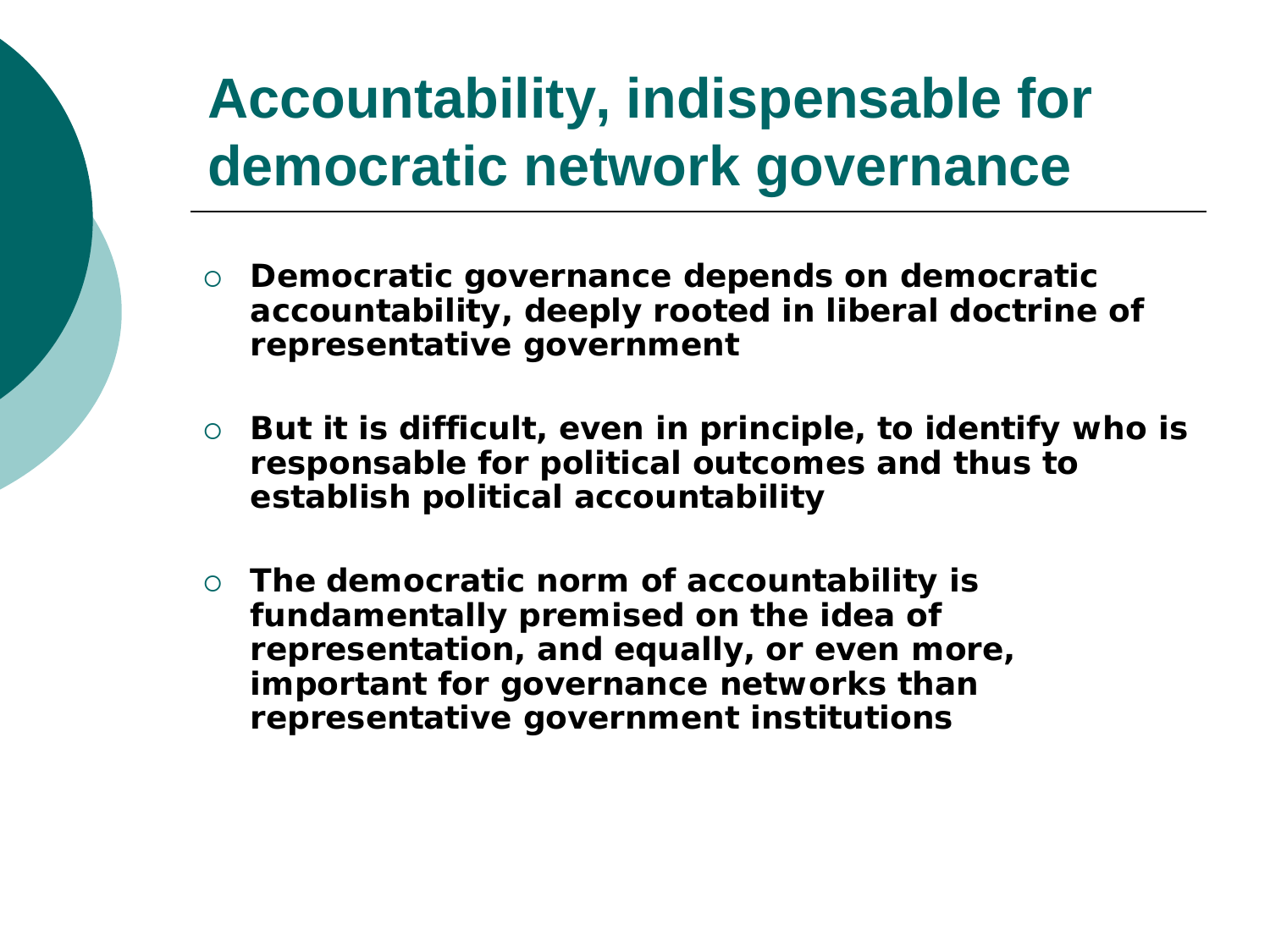## **The issue of representation and democratic network governance**

- **Networks may alliviate the accountability deficiency of electoral institutions, but it is essential to recognize, first, that network should be a supplement rather than replace electoral institutions and, secondly, that networks themselves must work within a framework of representation**
- **The most important democratic value added by networks is their capacity to bring all of the relevant stakeholders together in relation to a particular decision or problem (or rather representatives of ALL stakeholders)**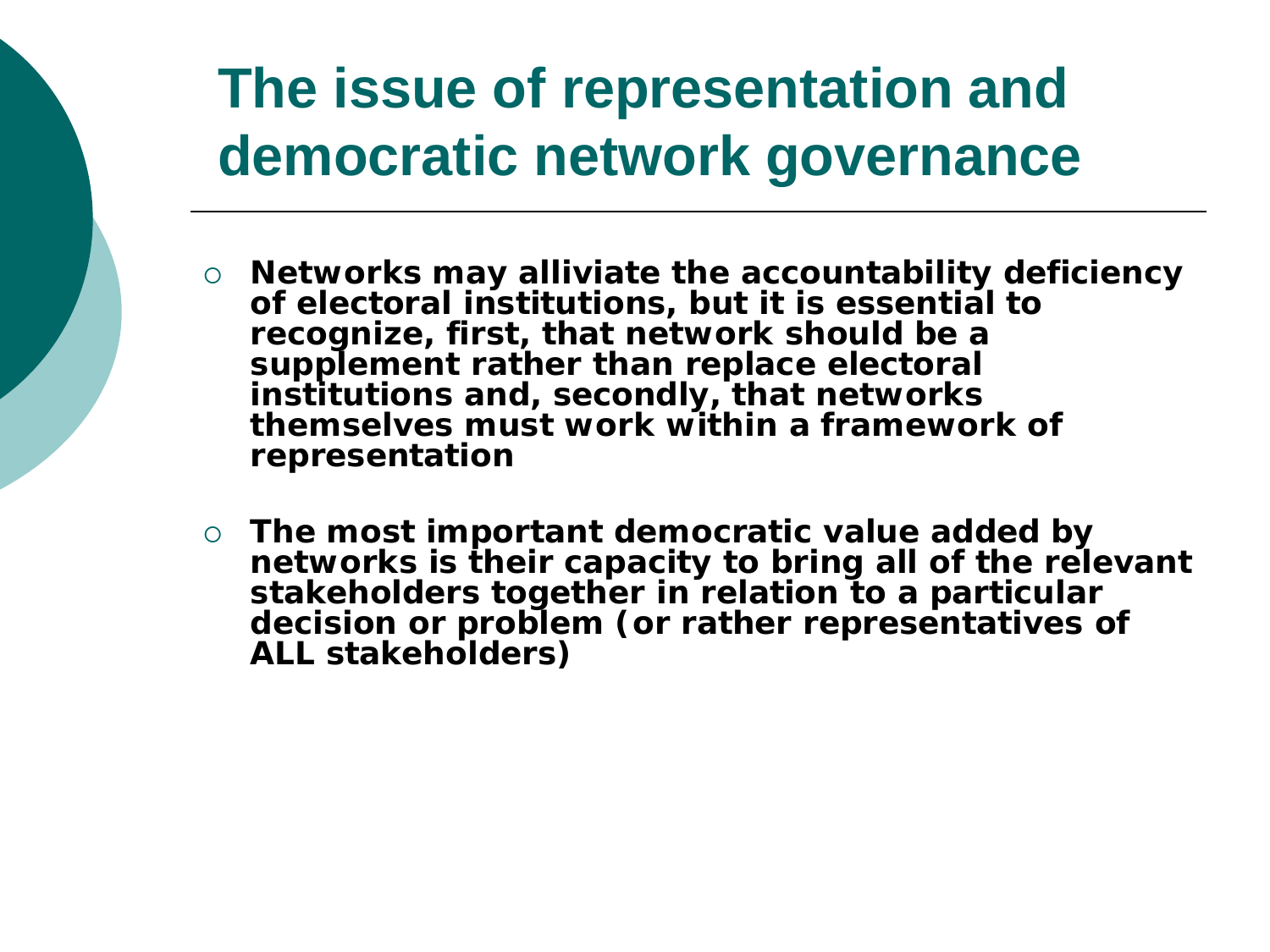## **Innovation in the Nordic Periphery: A Question of survival?**

 **It is hard to imagine that places in the periphery could survive today without at least some space for innovative activity,** 

**it is hard to imagine the majority of local innovative activities operating without at least some reference to the municipal institution, and**

**it is hard to imagine innovation in the public, private and/or civil society sector not being part of some kind of network or partnership organisation**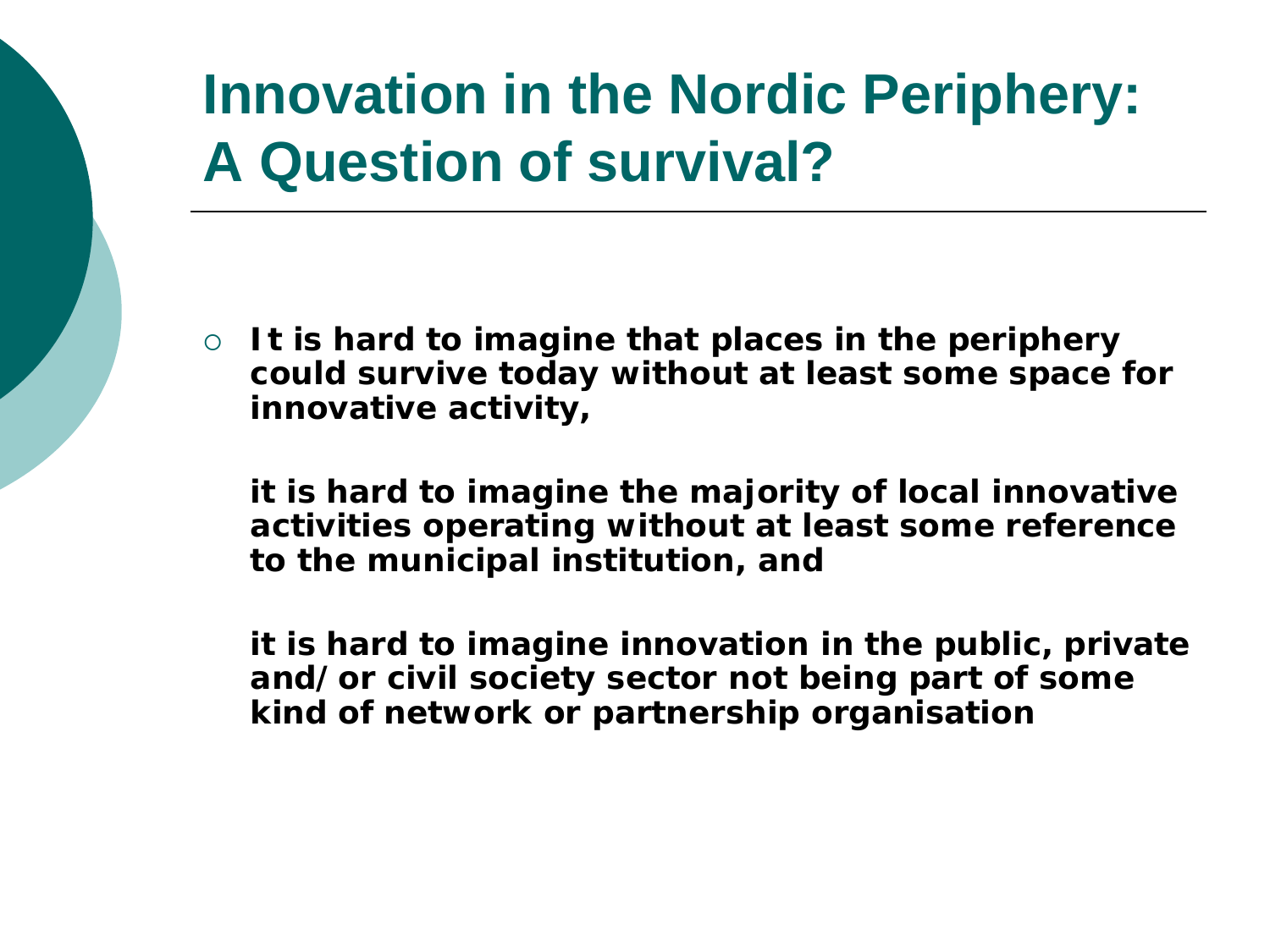## **We need a broader concept of 'innovation'**

- **Traditionally the concept of innovation has referred to;**
	- **- new technical ideas and new marketable products,**
	- **- nowadays also to process innovations in production, supply and services,**
	- **- and learning new ways of organising work in both private and public sector**
- **We need a concept that can be used in studies of innovation both in private and public sector – and in civil society**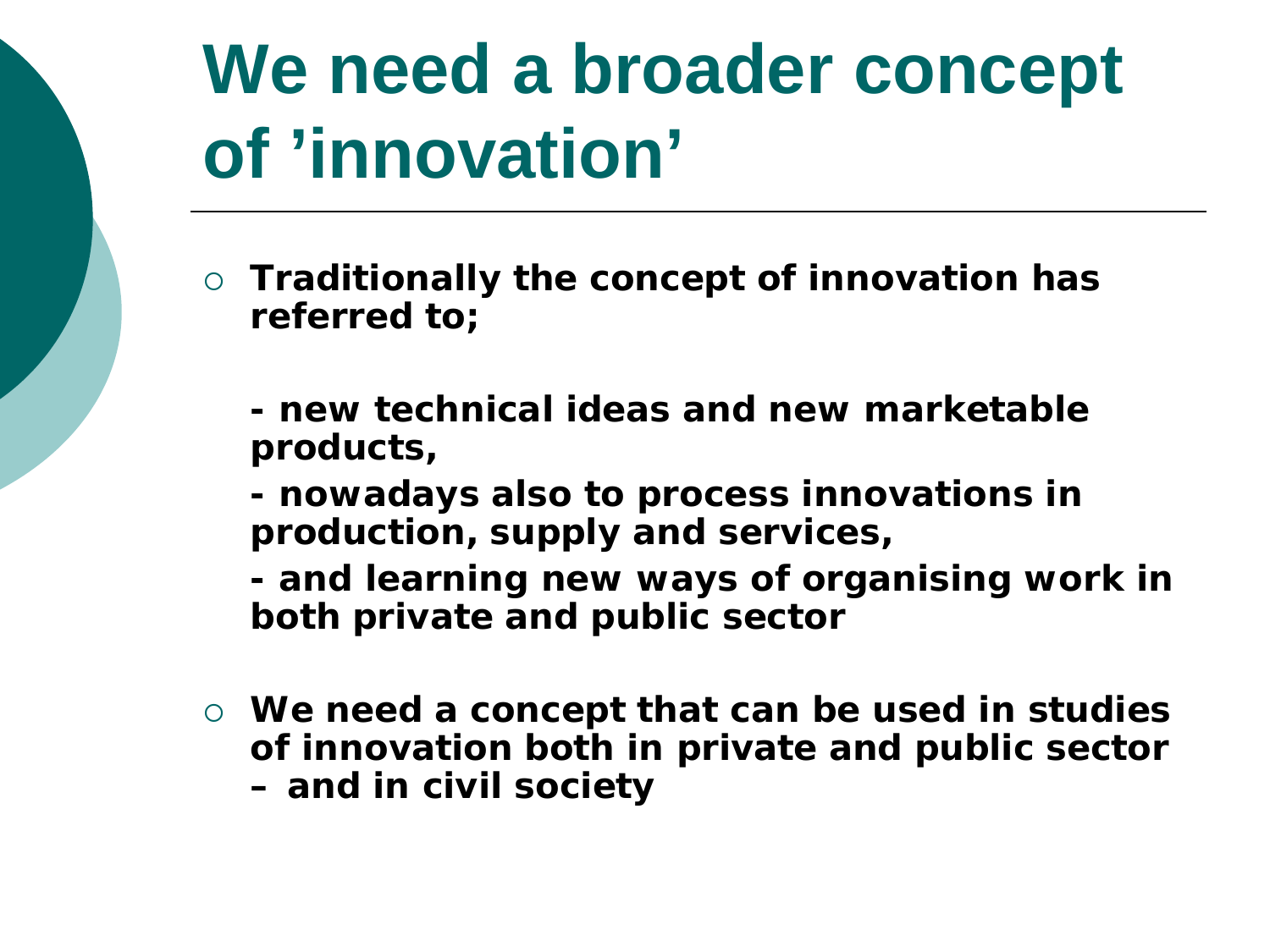## **Innovation in Civil Society**

- **A typical 'civil society innovation' may be the result of people coming together to discuss the creation of a new summer event for the municipality – to highlight, for example, an aspect of the region's historical heritage**
- **Such a civil society initiative may get linked to the municipality's cultural policies and be supported by public funding**
- **In the implementation process, it may engage local businesses in providing logistics and**  selling the event to an external tourist magnet **for commercial purposes**
- **Thus it will sometimes be hard to distinguish between real business, public or civil society innovations**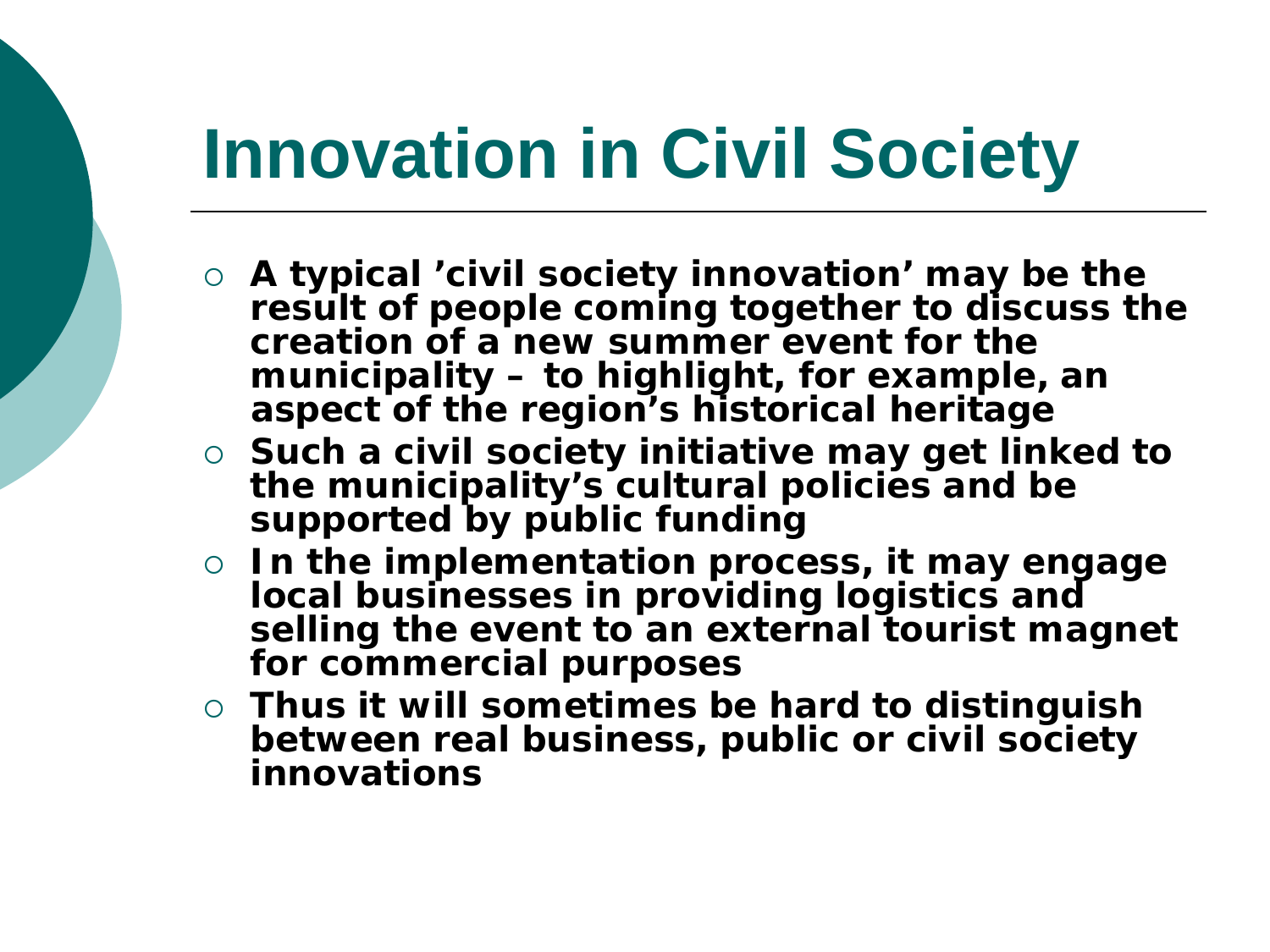## **Innovation: Definition as spelled out…**

…the process of bringing **new solutions** to **local problems**, as **responses** to the challenges presented by the transformation of an increasingly **globalising** and **knowledge-based economy**. Innovations are **new practices** creating **better conditions** for living, employment and economic activities in the localities.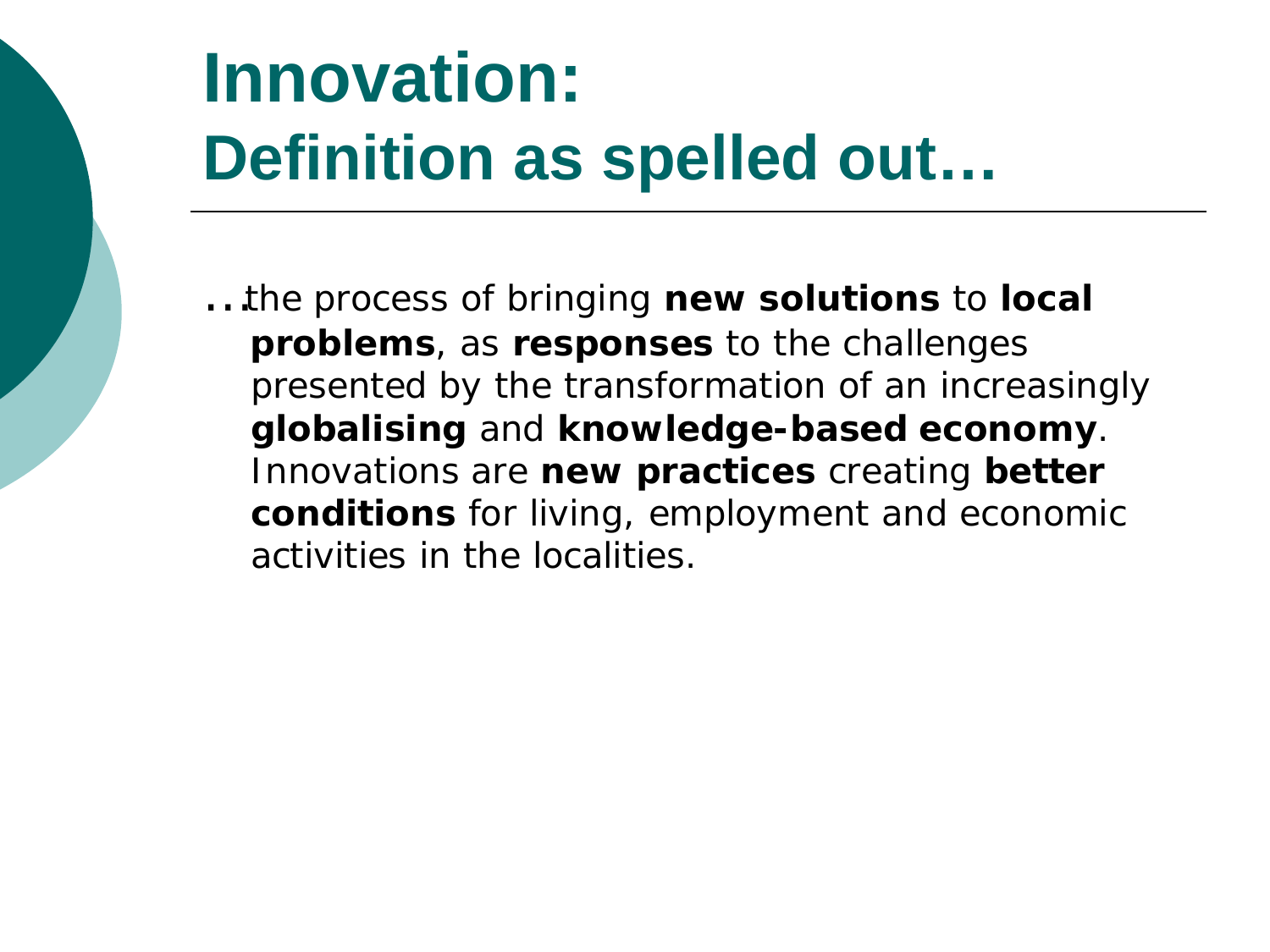## **Transformative innovations?**

- **An innovation qualify as transformative if it is a process/practice that contribute significantly to the creation of new ways of sustaining livelyhood in Nordic peripheral localities**
- **Transformative innovations involve the emergence and productive use of new connections, networks, meeting places,etc.**
- **Innovations that produce 'new' places**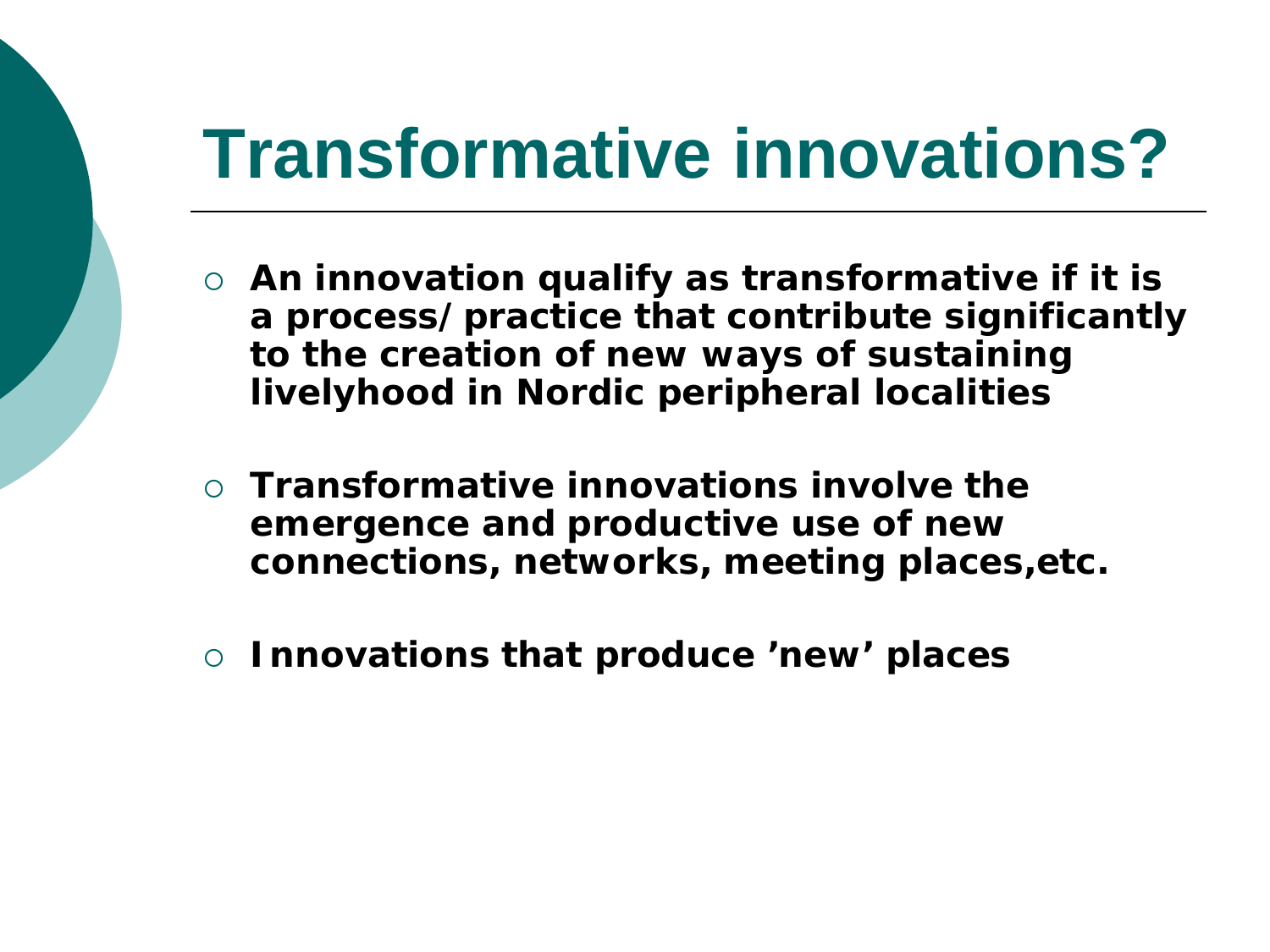## **Local innovations are not 'local',**

- **…but invariably have aspects of a multi-local or trans-local (networking) form**
- **In order to put an innovative idea into practice, a network is neded to overcome institutional or traditional limits, and to combine the efforts of actors from different societal fields**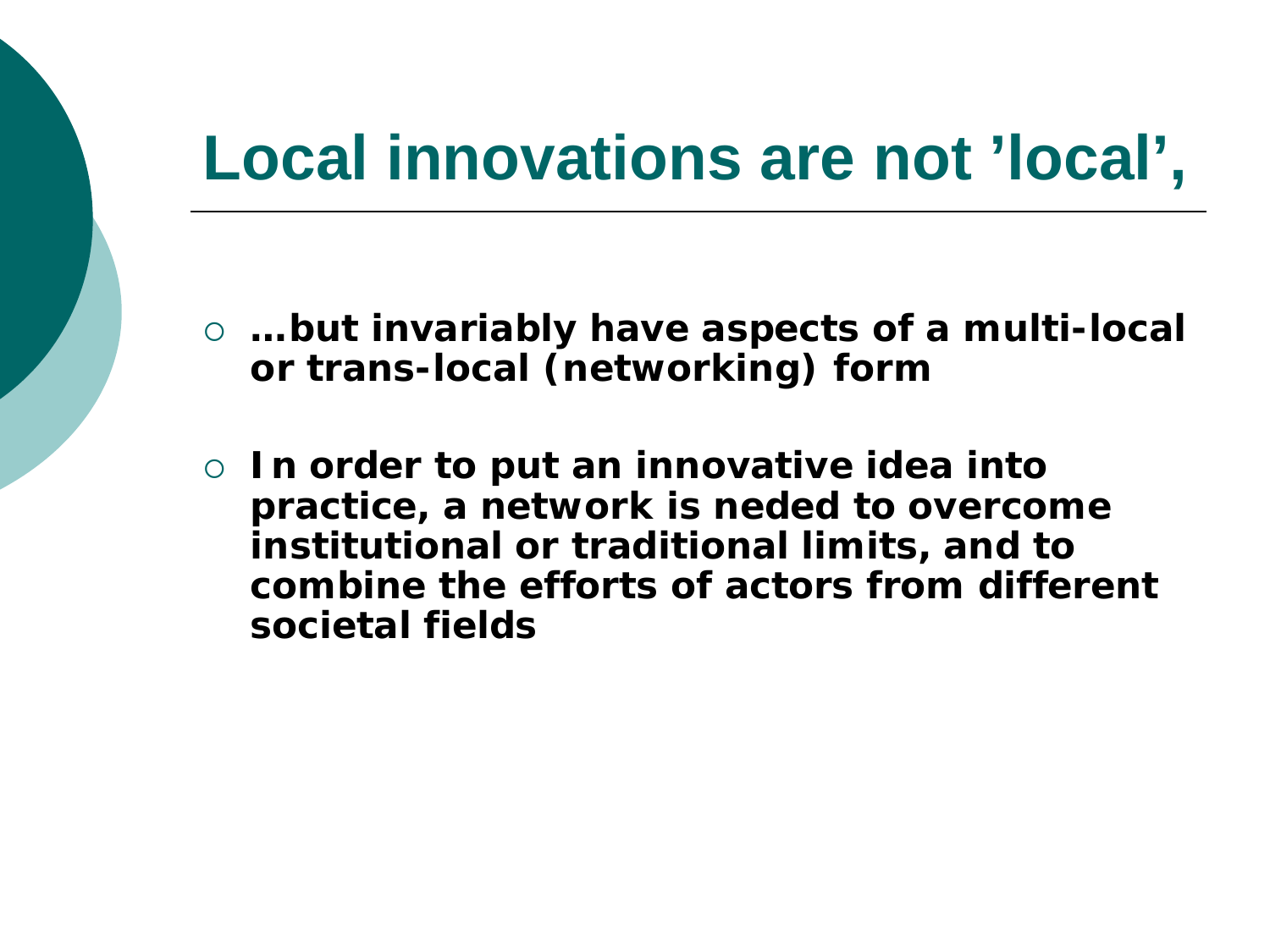## **Innovations and networks**

- **Most often innovations are not only the result of actions by local inhabitants: they materialize in networks in which local and non-local actors and institutions are brought into relations with one another, often across sector boundaries as well**
- **Innovations are something more than 'projects', since an innovation is expected to produce a result, more or less tangible or more or less direct, of benefit to the people living in the municipality**
- **The effect of participating in a development process or partnership may also be perceived as beneficial (learning, building networks and creating social capital)**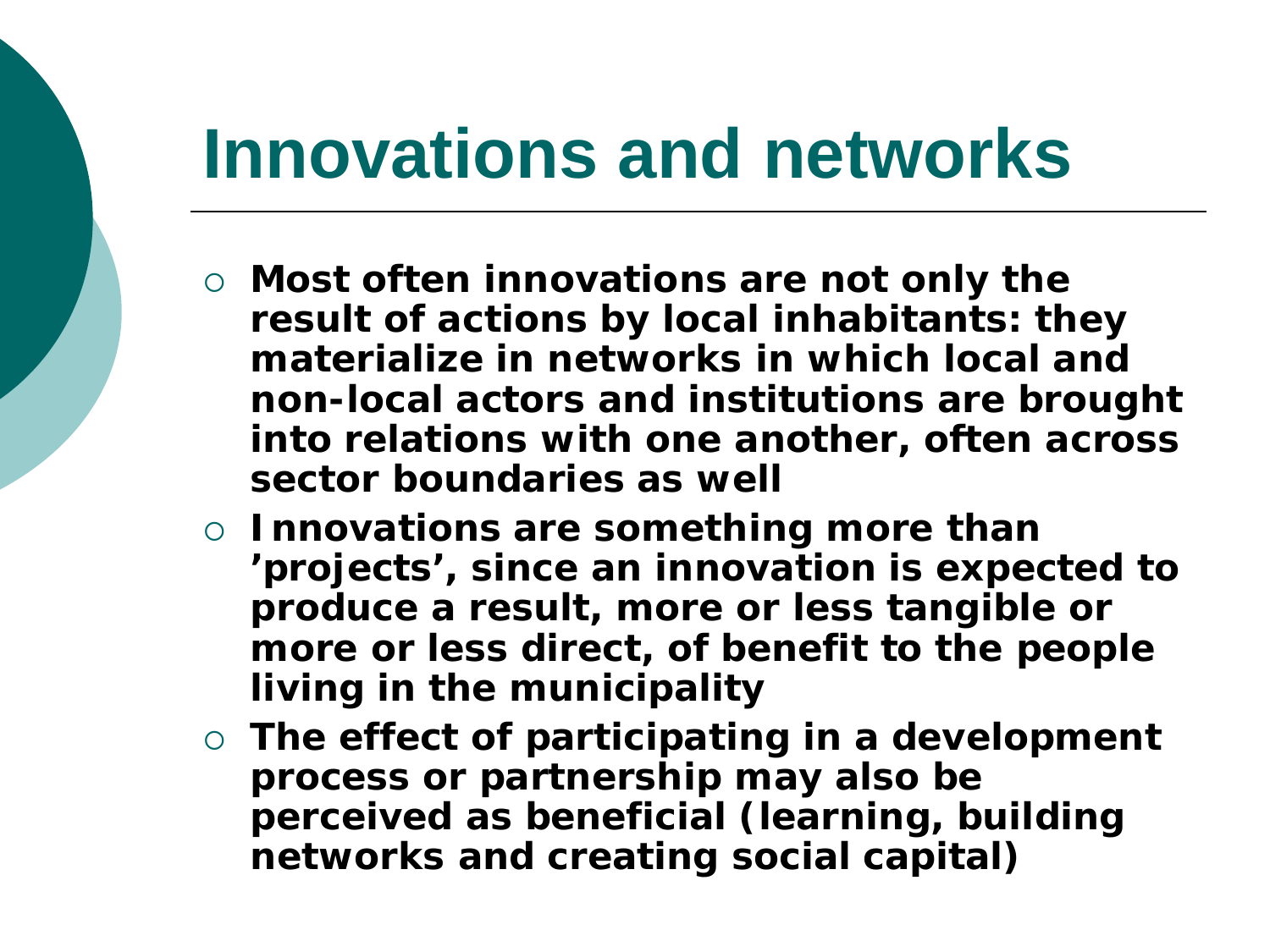## **Networking**

- **All innovation cases studied are 'networked' cases**
- **Networks are horisontally and/or vertically organised (diagonal?)**
- **Knowledge institution personnel in and outside the municipality are often involved in the process**
- **Municipal authorities almost always have a coordinating role (meta-governance?)**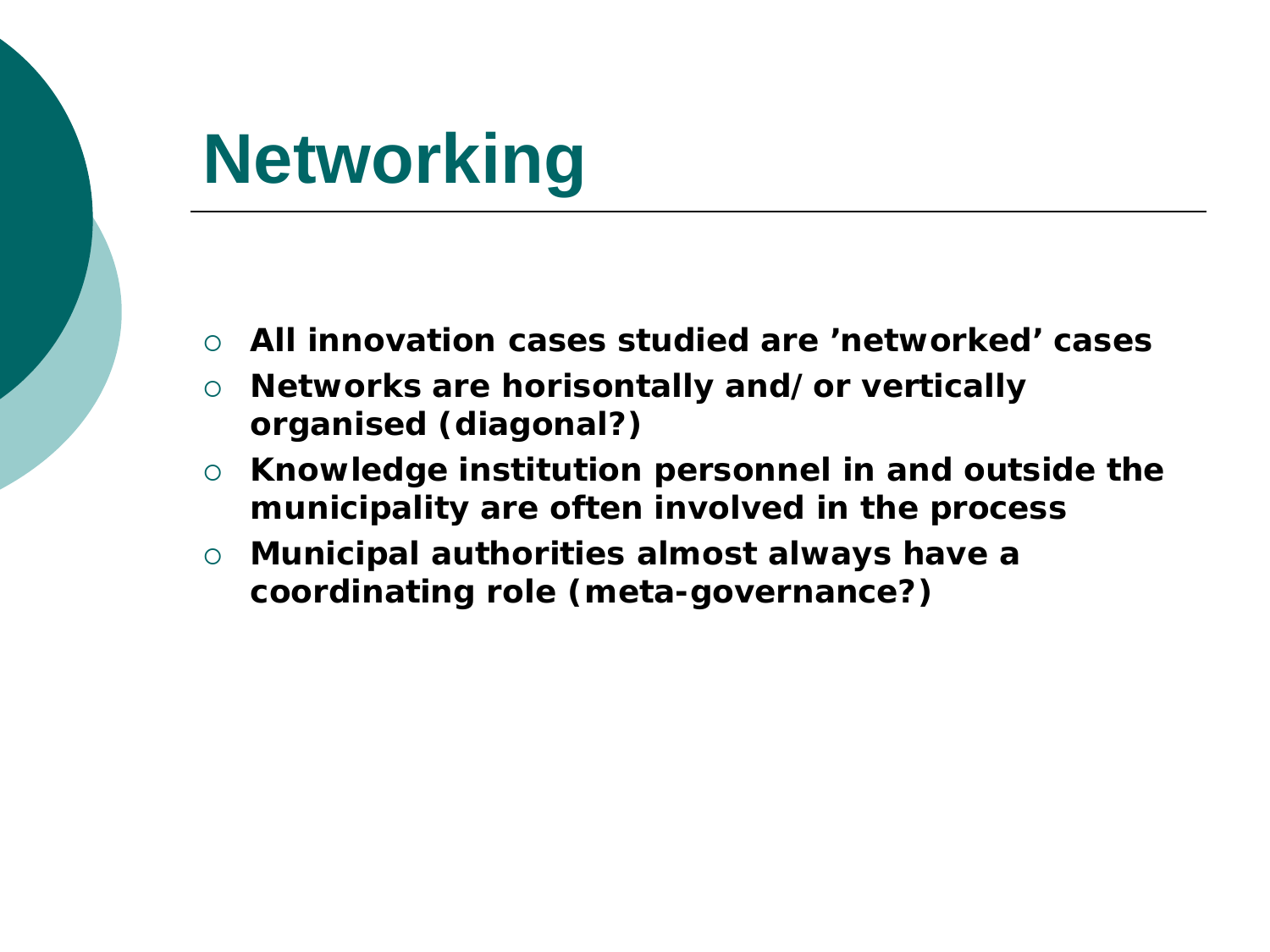## **Innovation concept extended**

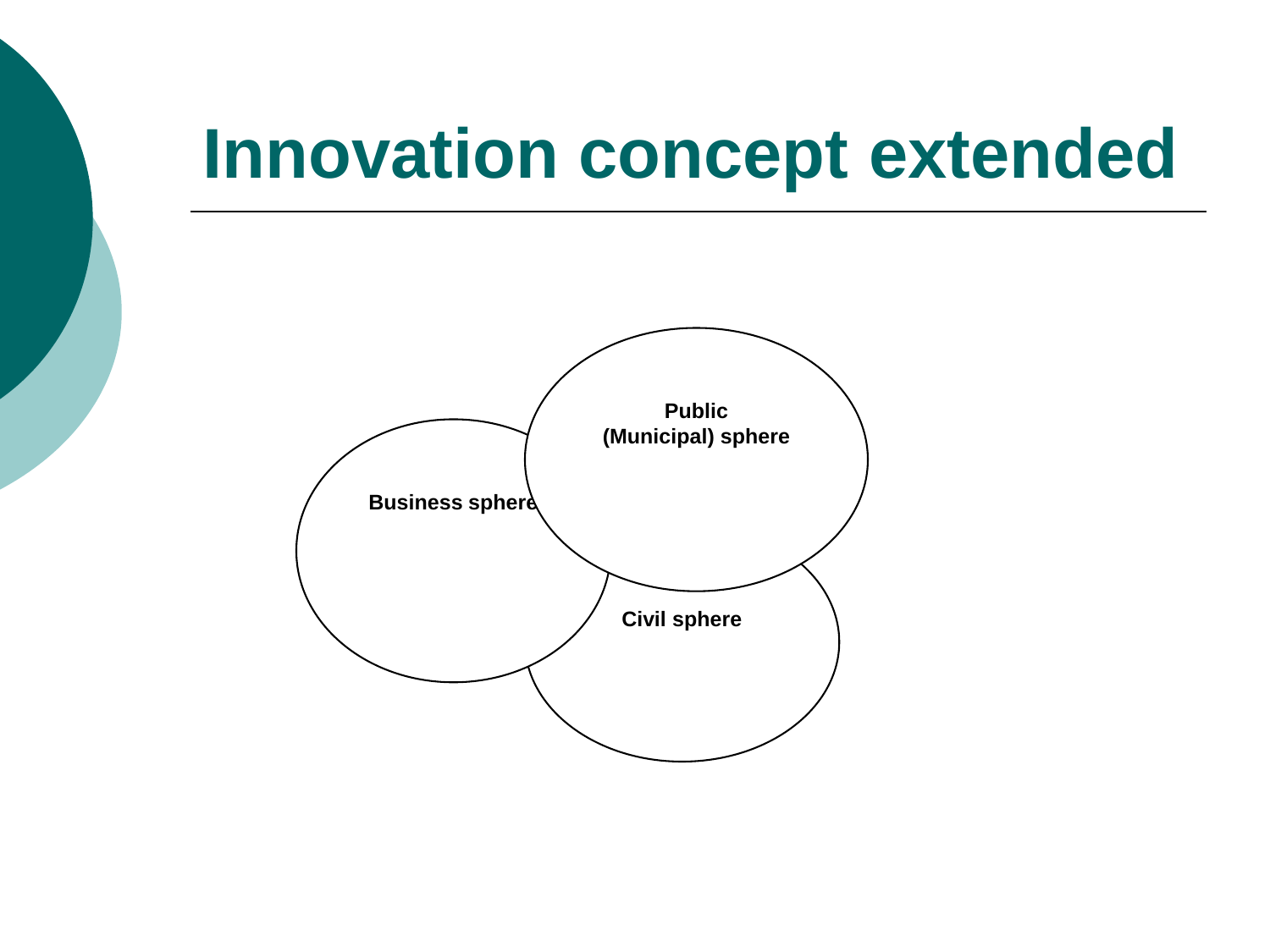#### **Innovation in the Nordic Perifery: Municipalities smaller/ larger; east/west; by country (2004)**

*West- Nordic (7)*

*Iceland* **Ísafjarðarbær Hornafjörður**  *The Faroe Islands* **Fuglafjarðar Leirvíkar Gøta** *Norway (west)* **Røst Vestvågøy**

*Sweden* **Kiruna – Pajala Övertorneå Haparanda Kalix** *Finland* **Enontekiö Muonio Kolari Pello Ylitornio Tornio**  *Norway (east)* **Storfjord Kåfjord**

*East- Nordic (14)*

**Kautokeino**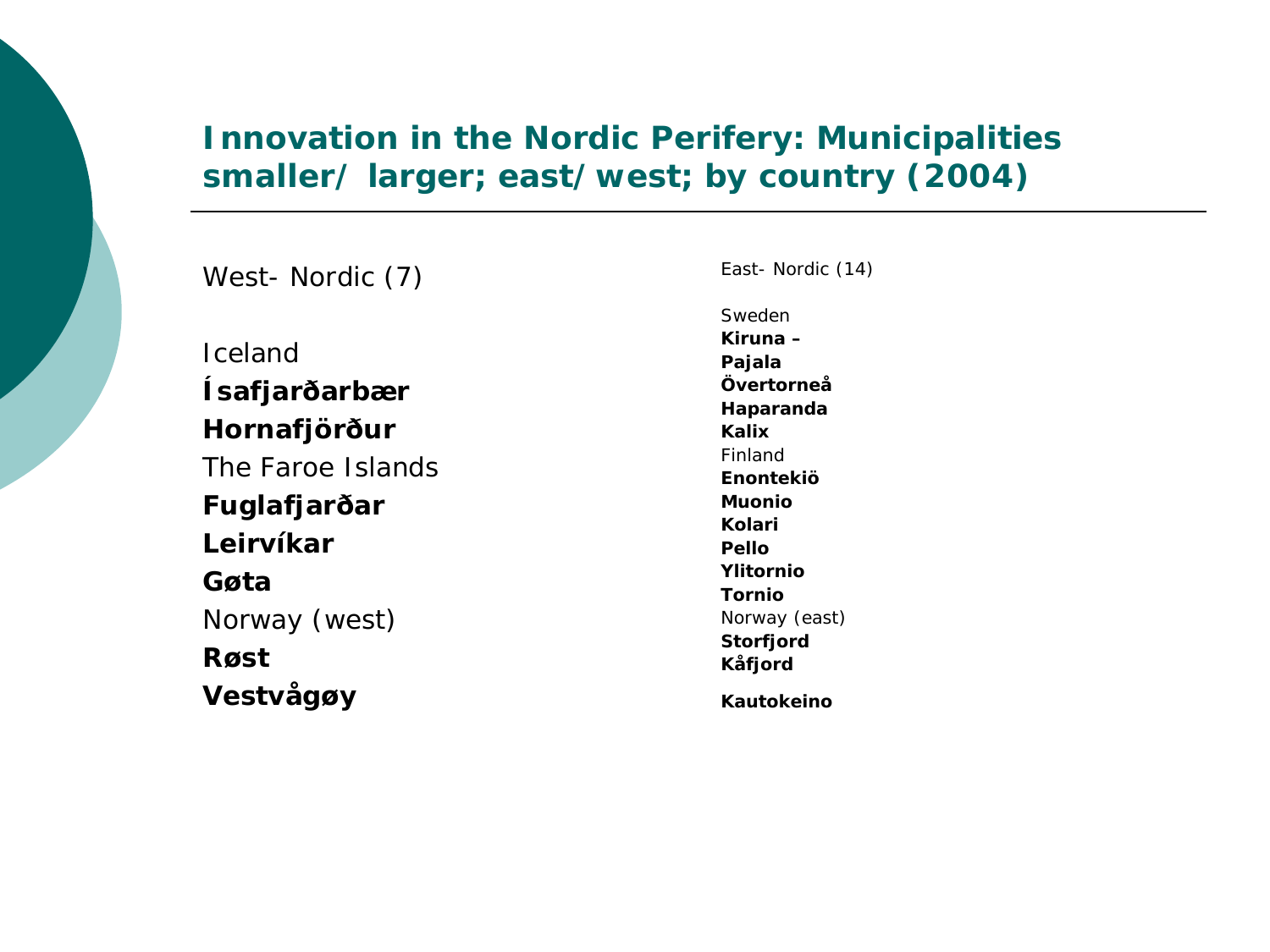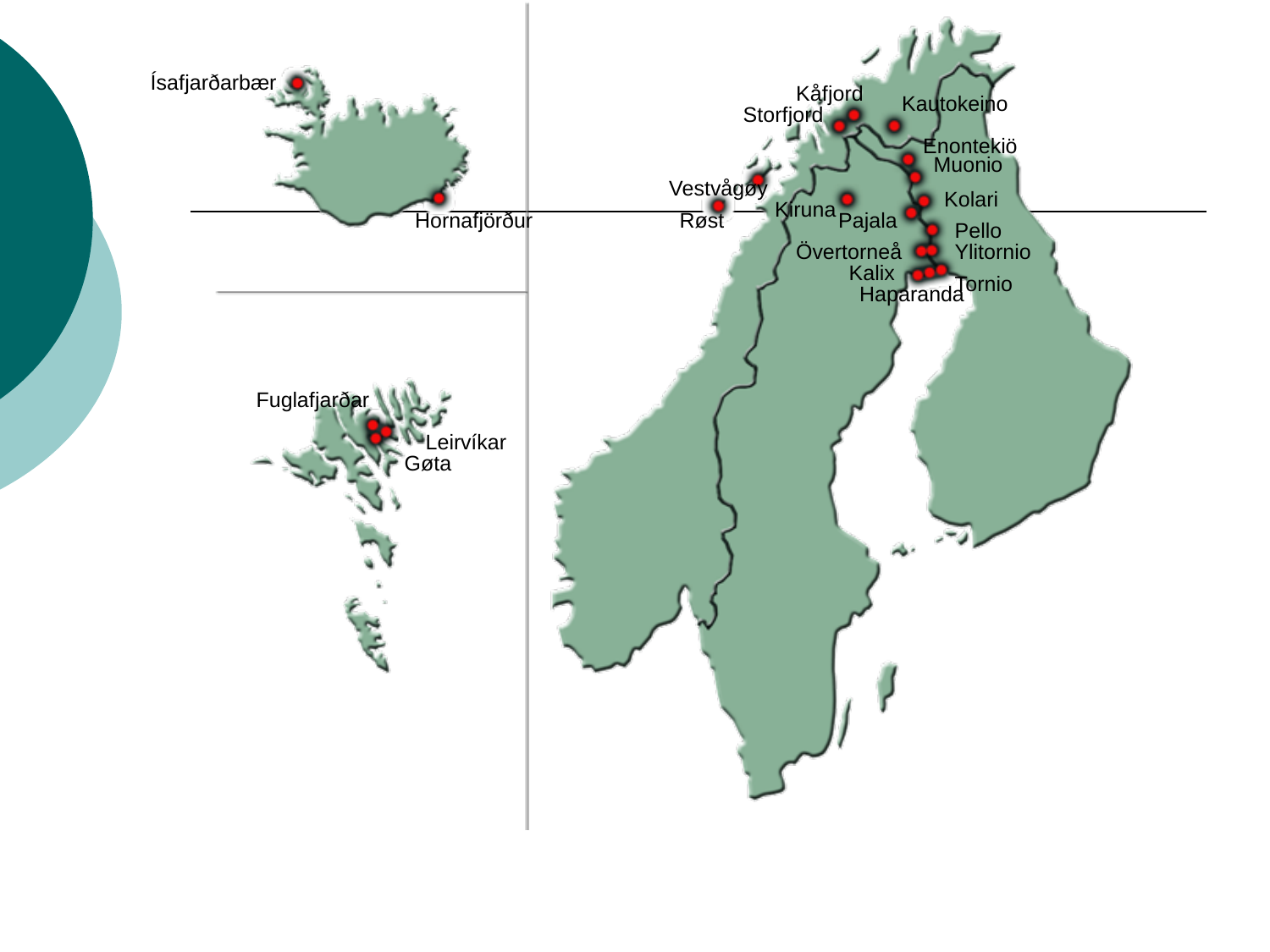## **First step: Mapping innovations by local panels of municipal leaders**

- **Panel interviews produced a total of 311 innovations in the 21 municipalities of "the extreme Nordic periphery"**
- **Highest number in Swedish Øvertorneå (24), 5331 inhabitants, lowest in Leirvikar of faroe islands, (10), 884 innhabitants.**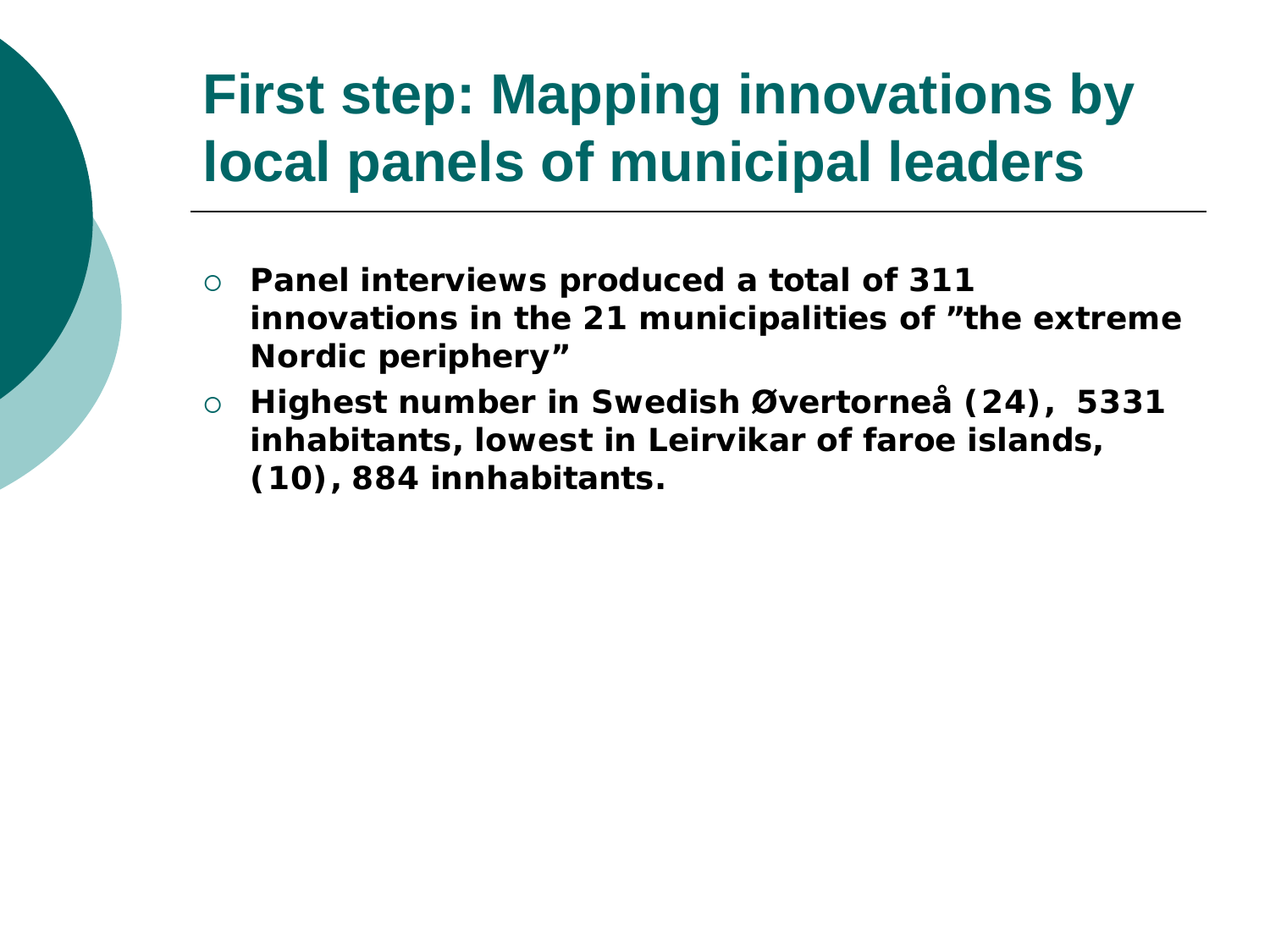## 311 innovations reported:

Business: blue, public: red, civic: yellow

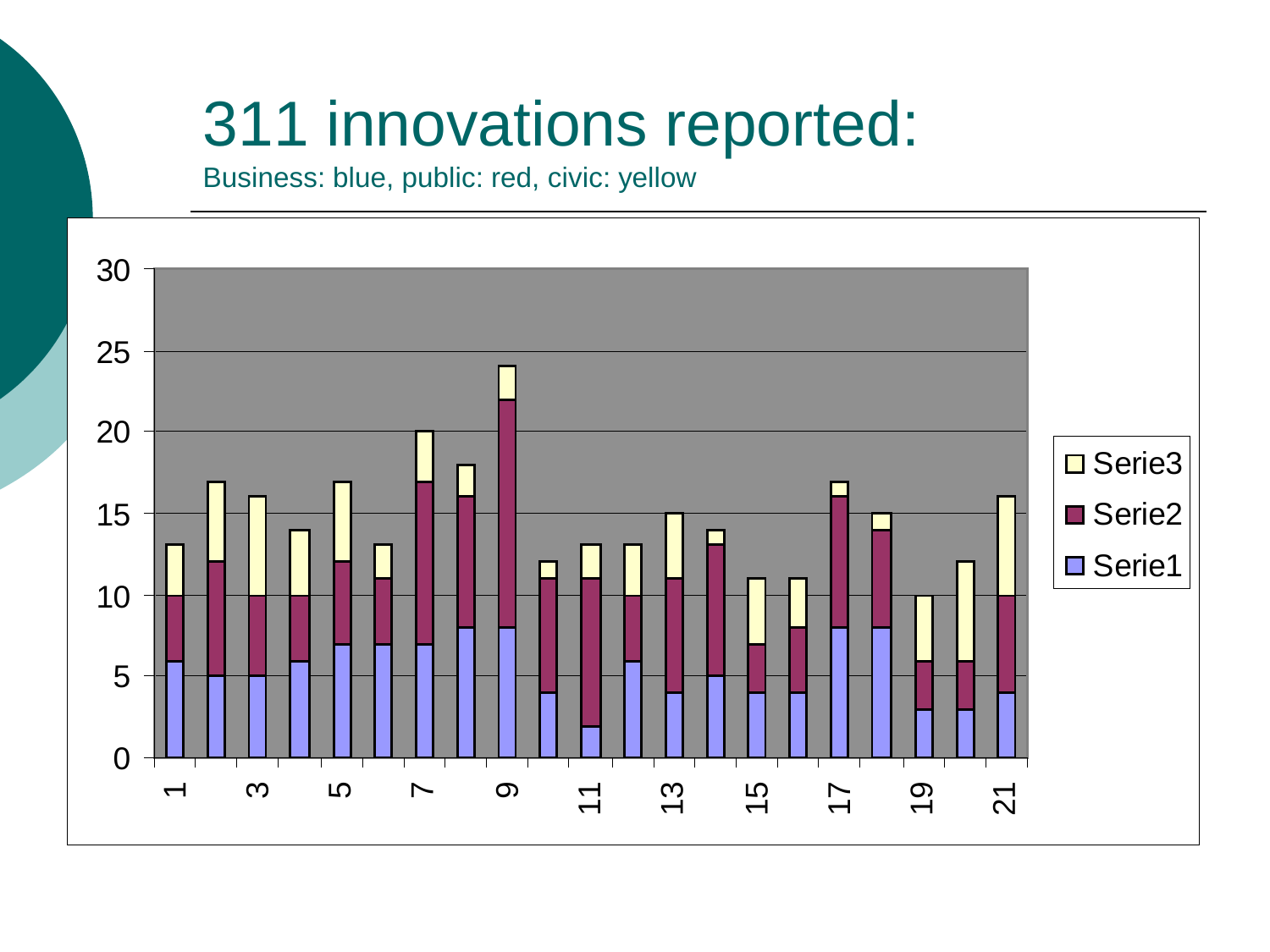#### **Reported cases**

- **114 commercial or commercially directed**
- **129 public sector affiliated**
- **68 civil society**
- **Extended concept captures**
- **But several of the reported cases transcend our categories**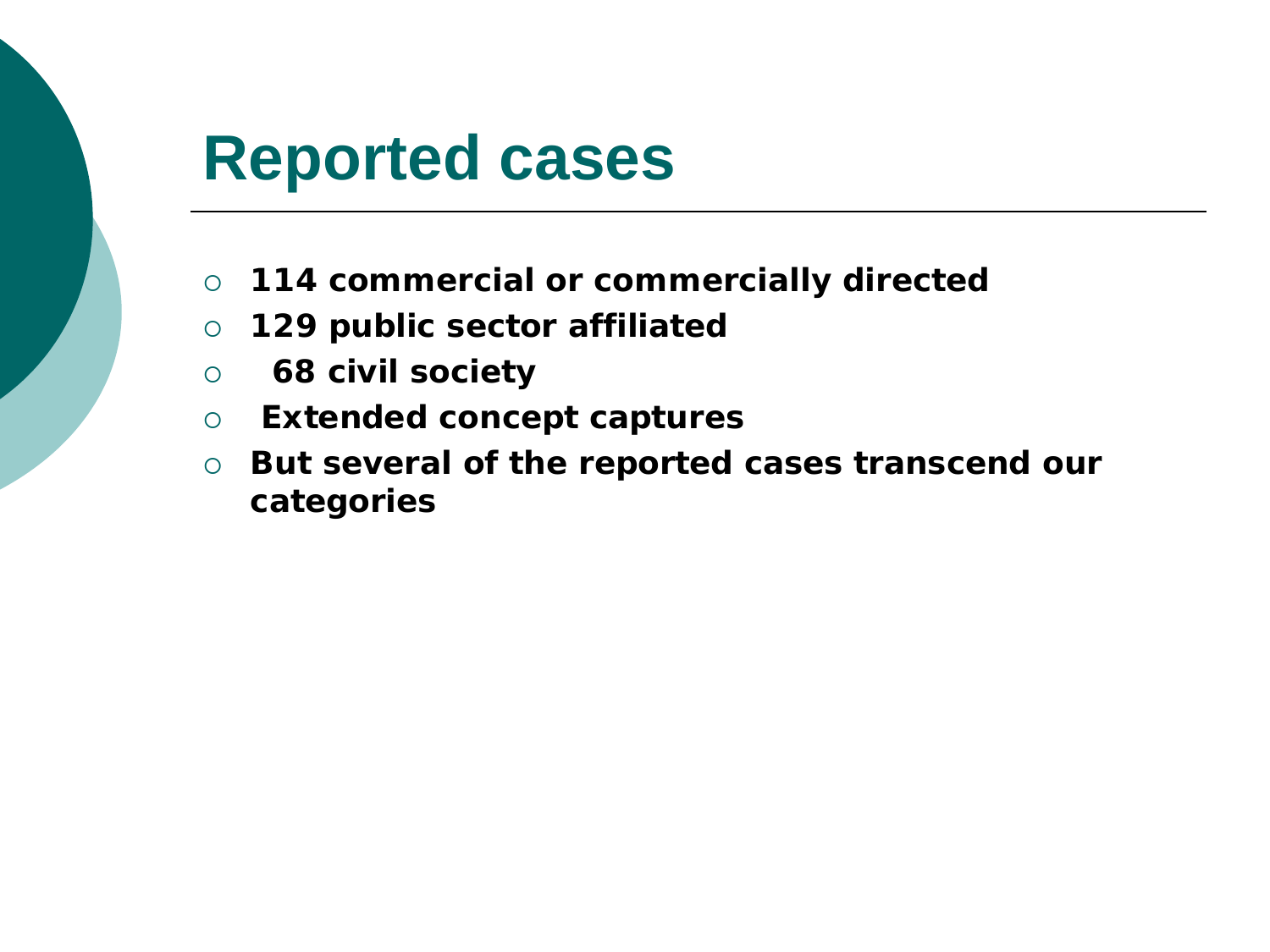## **Second step: Selecting innovations for in-depth studies**

- **One case from each of the three categories in each of the 21 municipalities**
- **Selection criteria: (1) Impact on welfare / employment, and (2) "transformative potentials" (assessment by researchers)**
- **In-depth studies of a total of 66 innovations, carried out by 6 research teams.**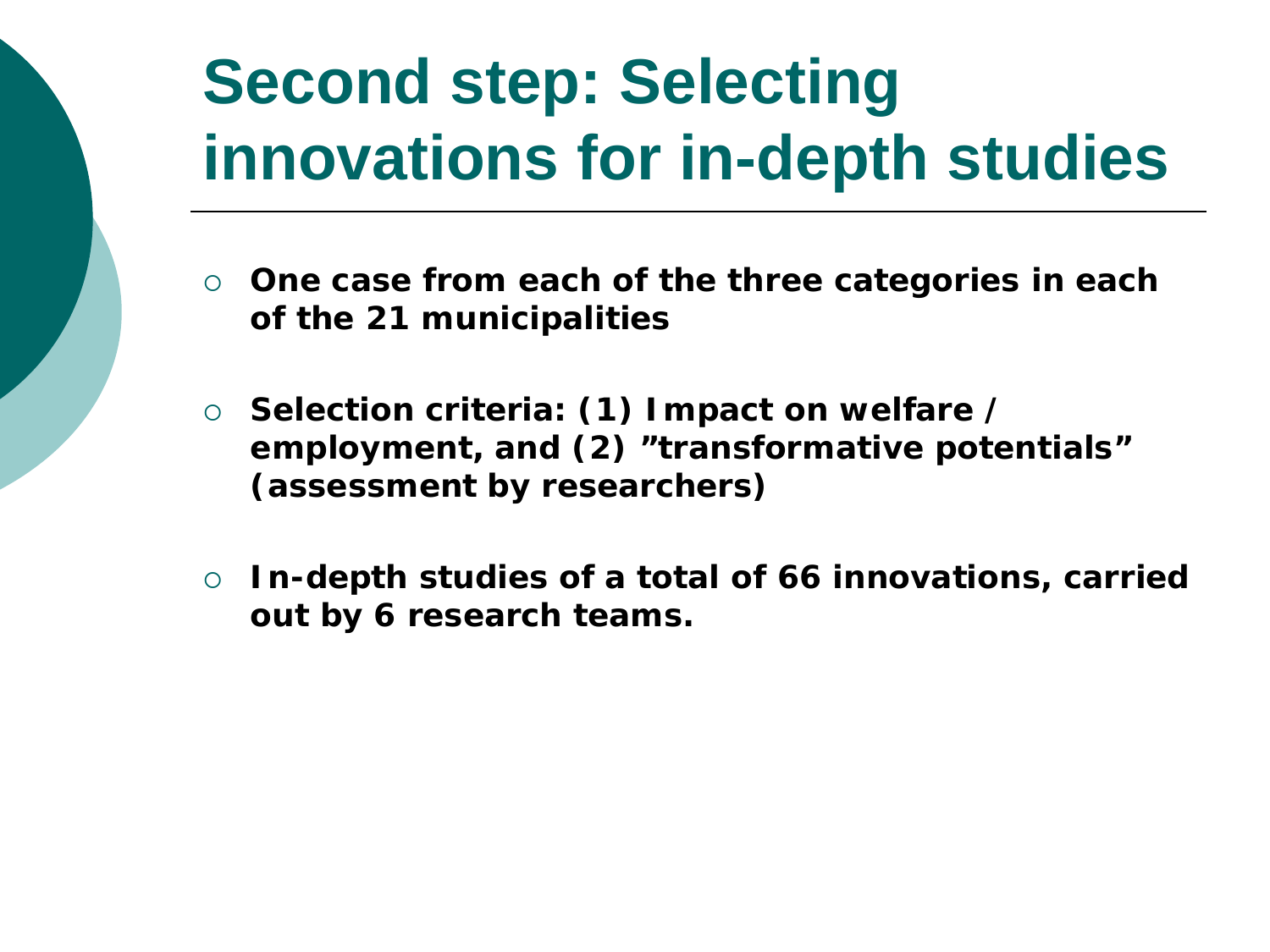|               | Sector                        |                               |                           |                            |                 |
|---------------|-------------------------------|-------------------------------|---------------------------|----------------------------|-----------------|
|               | <b>Business</b>               | <b>Public</b>                 | Civil                     | Other                      | <b>Total</b>    |
| <b>Tornio</b> | <b>Steel Studio</b>           | <b>Border City</b>            | <b>Bothnian Market</b>    |                            | $\vert$ 3       |
| Ylitornio     | Concrete<br>products          | Elderly Gym                   | <b>Shooting Centre</b>    | Kantele<br>instruments (B) | 4               |
| Pello         | Long Winged'                  | Lively Life mun.              | Across river              | Science history            | $\vert 4 \vert$ |
|               | village shop                  | plan                          | marriages                 | site (B)                   |                 |
| Kolari        | <b>Health Hotel</b>           | Tourism<br>strategy           | Village house             | Mountain<br>Opera (C)      | 4               |
| <b>Muonio</b> | <b>Holiday Centre</b>         | Ski trails                    | Houswives<br>organisation |                            | 3 <sup>1</sup>  |
| Enontekiö     | <b>Holiday Camp</b>           | <b>Distance</b><br>education  | Ice fishing event         | Sámi Culture<br>Centre (P) | $\vert$         |
| Kiruna        | Stone cutting<br>centre       | MRI Space and<br>Env.         | Sámi Dev.<br>Centre       |                            | 3 <sup>1</sup>  |
| Pajala        | Electronic<br>industry        | Care of<br>Disabled           | Village tourism           |                            | 3 <sup>1</sup>  |
| Övertorneå    | Potato<br>processing          | Strategic<br>mobilisation     | Arctic march              |                            | 3 <sup>1</sup>  |
| Haparanda     | <b>Business</b><br>incubator  | <b>Barents Road</b>           | Community feast           |                            | $\overline{3}$  |
| Kalix         | Evonet industrial<br>partners | <b>UniverCity</b>             | Villages<br>cooperation   |                            | 3 <sup>1</sup>  |
| Storfjord     |                               | <b>Disabled</b><br>employment | Market event<br>revival   |                            | $\overline{2}$  |
| Kåfjord       | Coastal tourism               | Homepage                      | Indigenous<br>festival    |                            | $\vert$ 3       |
| Kautokeino    | Mobile phones<br>centre       | Planning and<br>herding       | Music<br>organization     |                            | 3 <sup>1</sup>  |
| Røst          | Cod farming                   |                               | Italian<br>friendshiptown | New hotel (B)              | 3 <sup>1</sup>  |
| Vestvågøy     | High-tech sea<br>navigation   | Viking museum                 |                           | Food<br>production (B)     | $\vert$ 3       |
| Isafjördur    | Snerpa Internet               | School-family<br>office       |                           | Multicultural<br>centre    | $\frac{3}{2}$   |
| Hornafjördur  | Galdur Internet               | Nyheimar<br>Centre            |                           | Arts Centre (P)            | 3 <sup>1</sup>  |
| Leirvikar     | Marine products               | Old people's<br>home          | Cultural house            |                            | 3 <sup>1</sup>  |
| Göta          | Normek                        | Old people's<br>home          | Musical<br>association    |                            | $\overline{3}$  |
| Fuglafjördur  | Fish protein                  | Bus route                     | <b>Cultural house</b>     |                            | 3 <sup>1</sup>  |
| <b>Total</b>  | 20                            | 20                            | 18                        | 8 <sup>1</sup>             | 66              |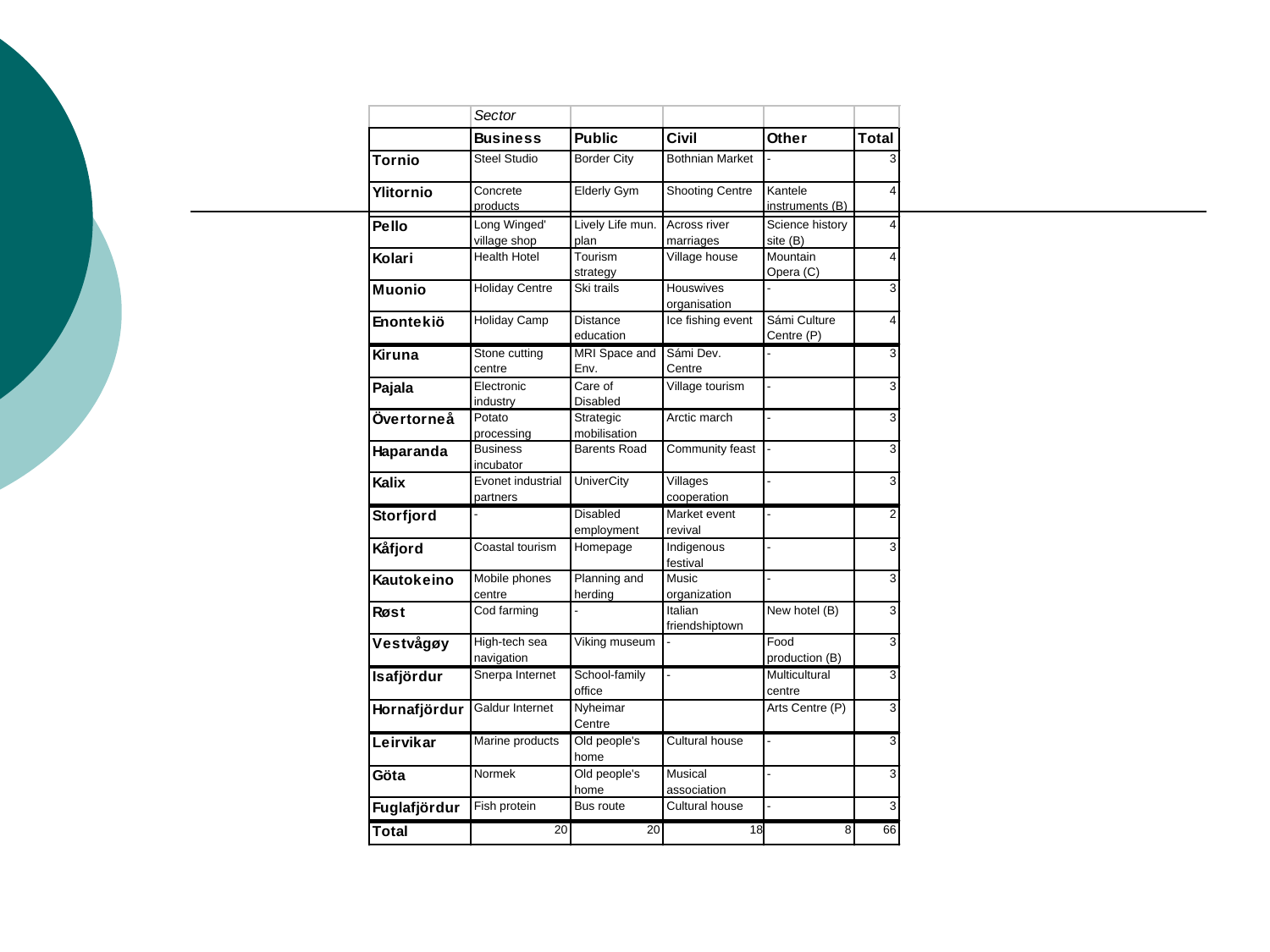## **The municipality's role in relation to local innovative activities (I)**

- **Inaccessible** (no role, or a negligible relation)
- **Obstacle** (a negative responding role)
- **Audience or supporter** (a positive responding role, but without obligations – symbolic)
- **Facilitator** (the municipality as 'door opener', 'financier' or 'midwife')
- **Partner** (actors from outside the municipal organisation and representatives from the municipality come together to work out plans or strategies for a project that, in turn, is realized as a local innovation
- **Initiator** (innovations are initiated from within the municipal organisation)
- **Coordinator (the municipality is in charge, initiating and implementing the process of innovation by itself)**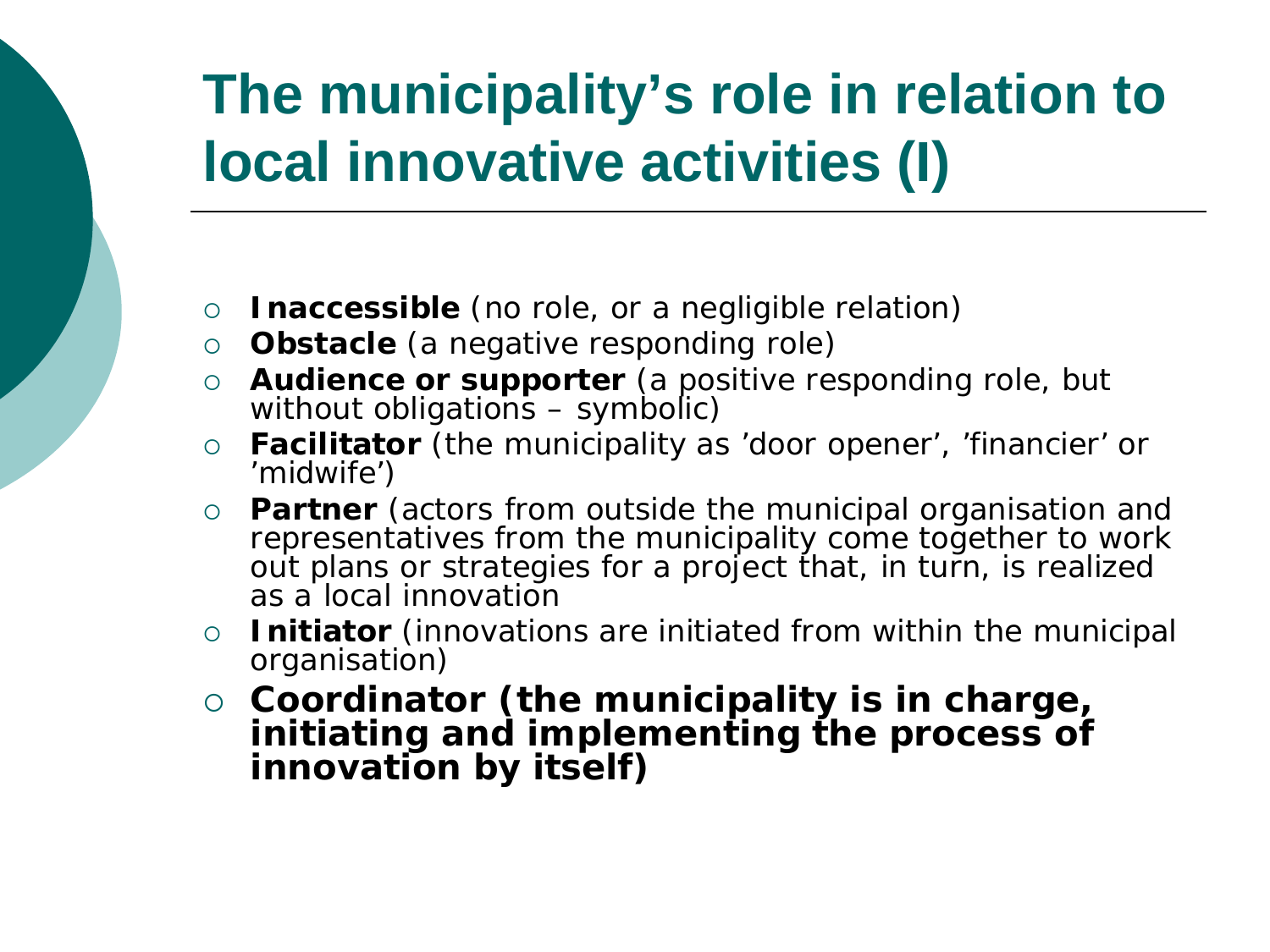# **Role of municipality (II)**

- **Municipalities almost always involved in local innovative activities, not only in the public, but also the privat, and the civil society sector**
- **Non-obtrusive interventions; supporter and following-up partner**
- **Municipal flexibility: In most cases, municipal interventions not related to municipal planning or policy (through informal and formal inter- /cross-organisational networks/partnerships)**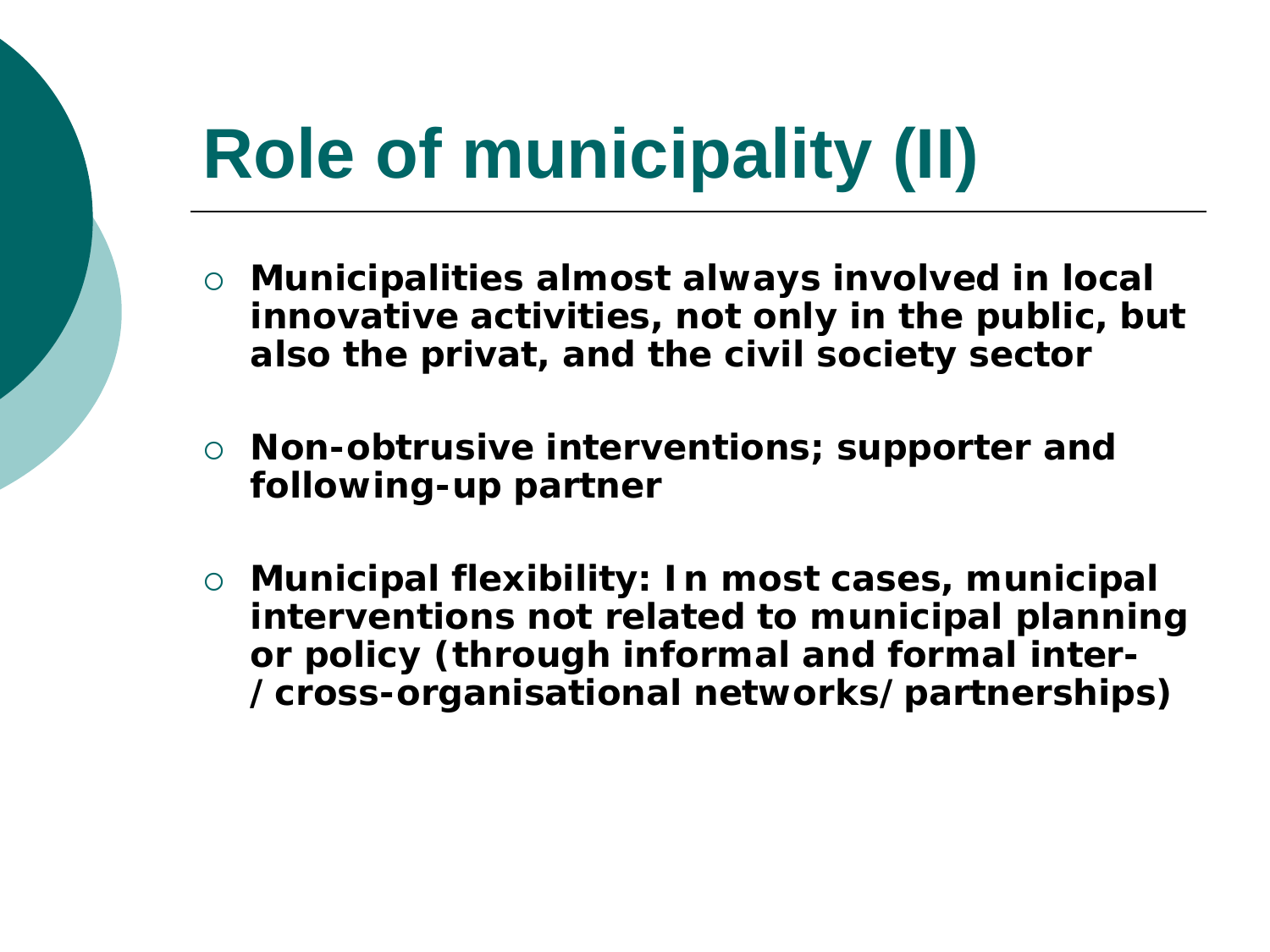## **Municipalities and innovations in public, privat and voluntary sector**

- **Innovations are processes**, and during an innovative 'run' the role of the municipality may change, perhaps starting as 'inaccessible' but developing into 'partner'
- Second, we should be aware that **the role of one municipality may vary in its handling of different cases**
- The municipality's **co-ordinating role** will be evident, by definition, in almost all public welfare innovations, while there will be much more variance in the role the municipality may adopt when dealing with business and civil society-type innovations (meta-governance?)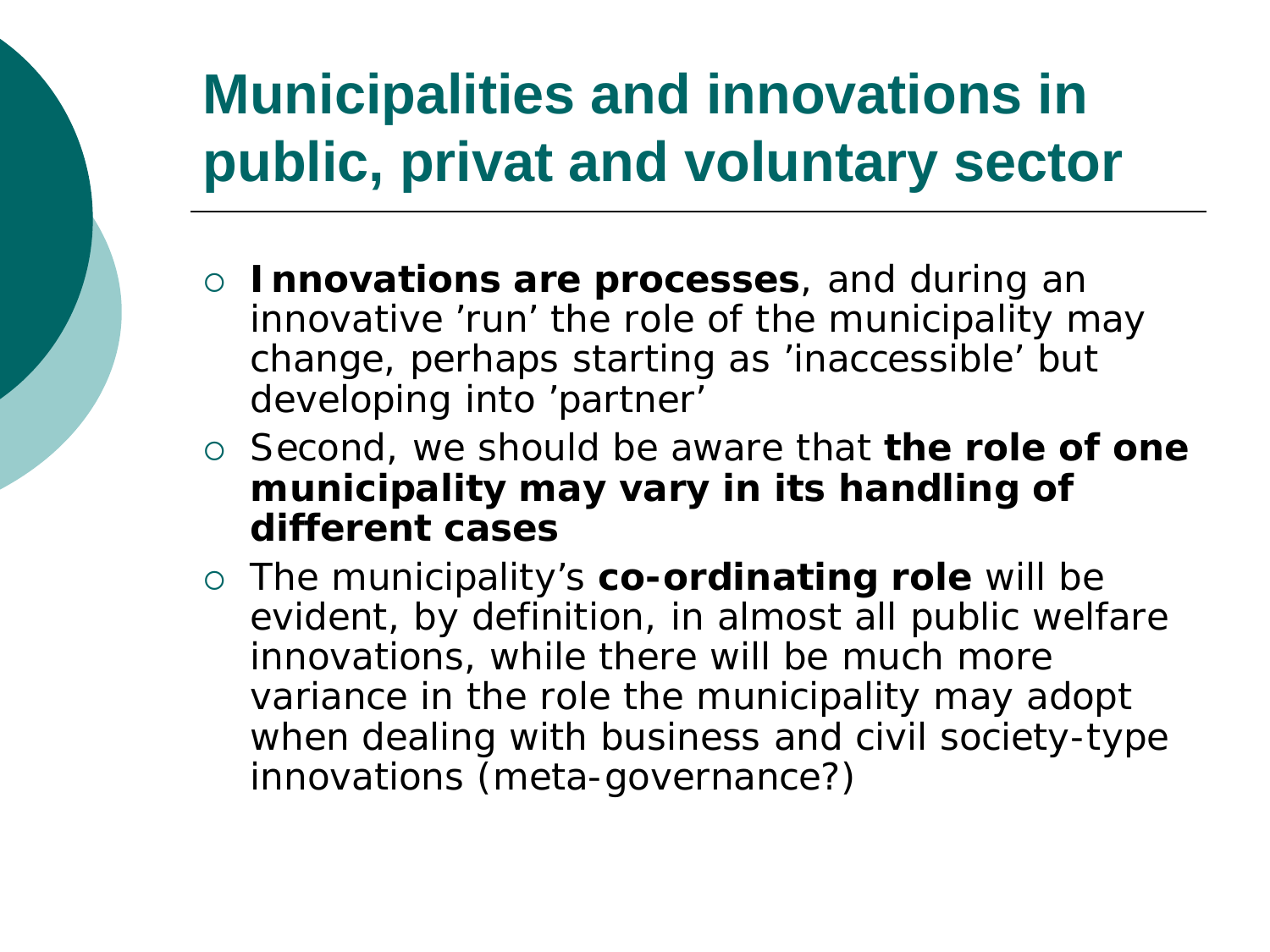## **Some conditions for successful innovation/municipality integration:**

- **Structural conditions** as size and location. In cutting borders between the commercial, public and civil fields are easier to exploit
- **Institutional conditions.** Everyday politics finds its way through the routinization of the practices, and hence informal procedures and prevailing strategies also have a role to play when considering a local actors opportunity for successful policy-making
- **Specific local capacities. P**olitical and administrative leadership culture, social and ec. entrepreneurship, learning potensials and networking capacities)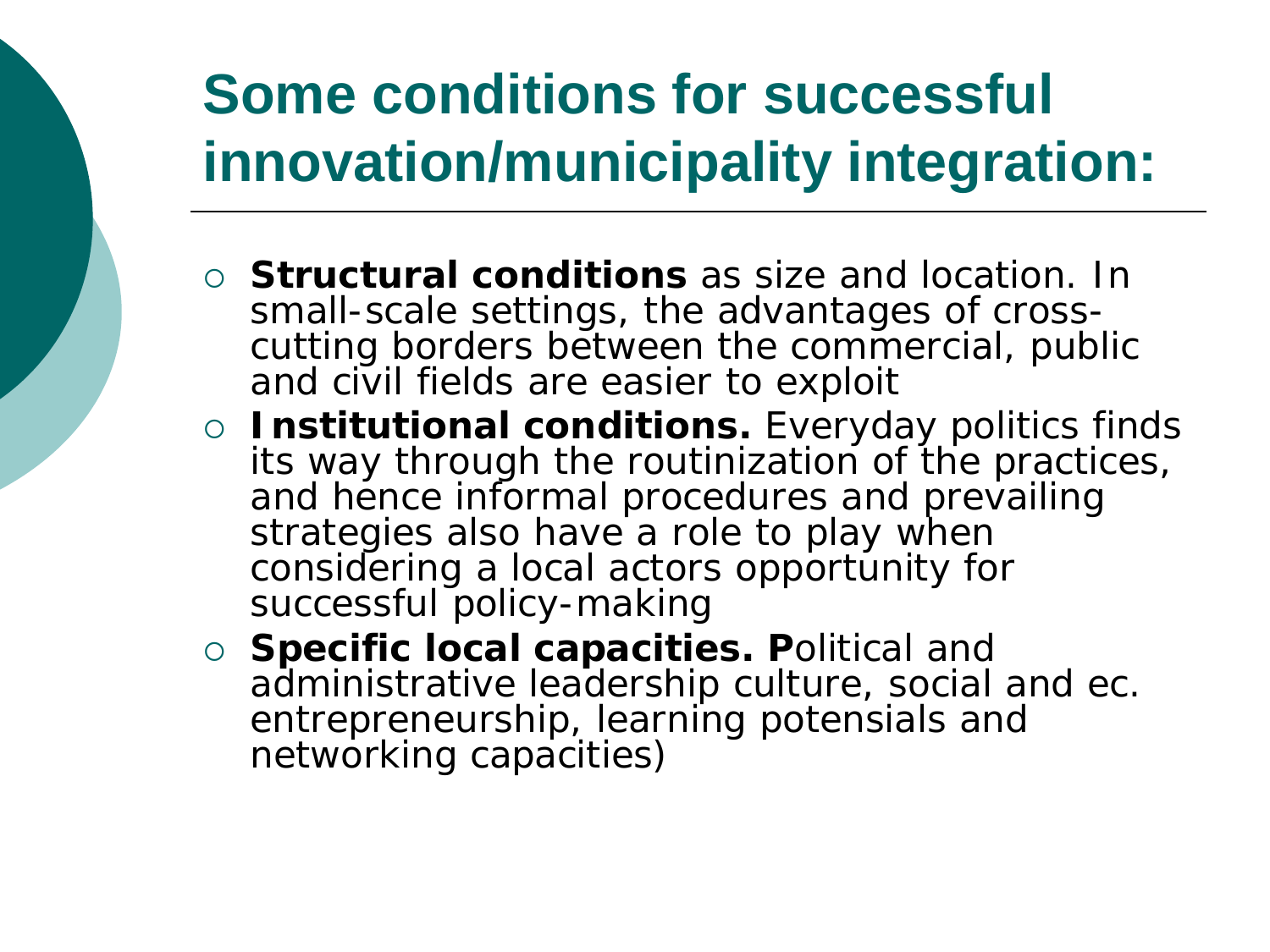## **Municipalities and innovations in the Nordic periphery. Some findings:**

- $\circ$  In every municipality (21) included in the study, municipal leaders have taken an active part in discussions concerning the most successful innovations in their locality
- The scope of the innovative activities reported implies a strong refutation of conceptions of the northern periphery as backward-looking and passive
- The largest number of innovations have taken place in the public sector
- $\circ$  Networking is essential in all innovation cases, also in the case of working in the traditional public sector, involving agencies at regional and national level, and in the formation of formal and informal partnerships with civil society associations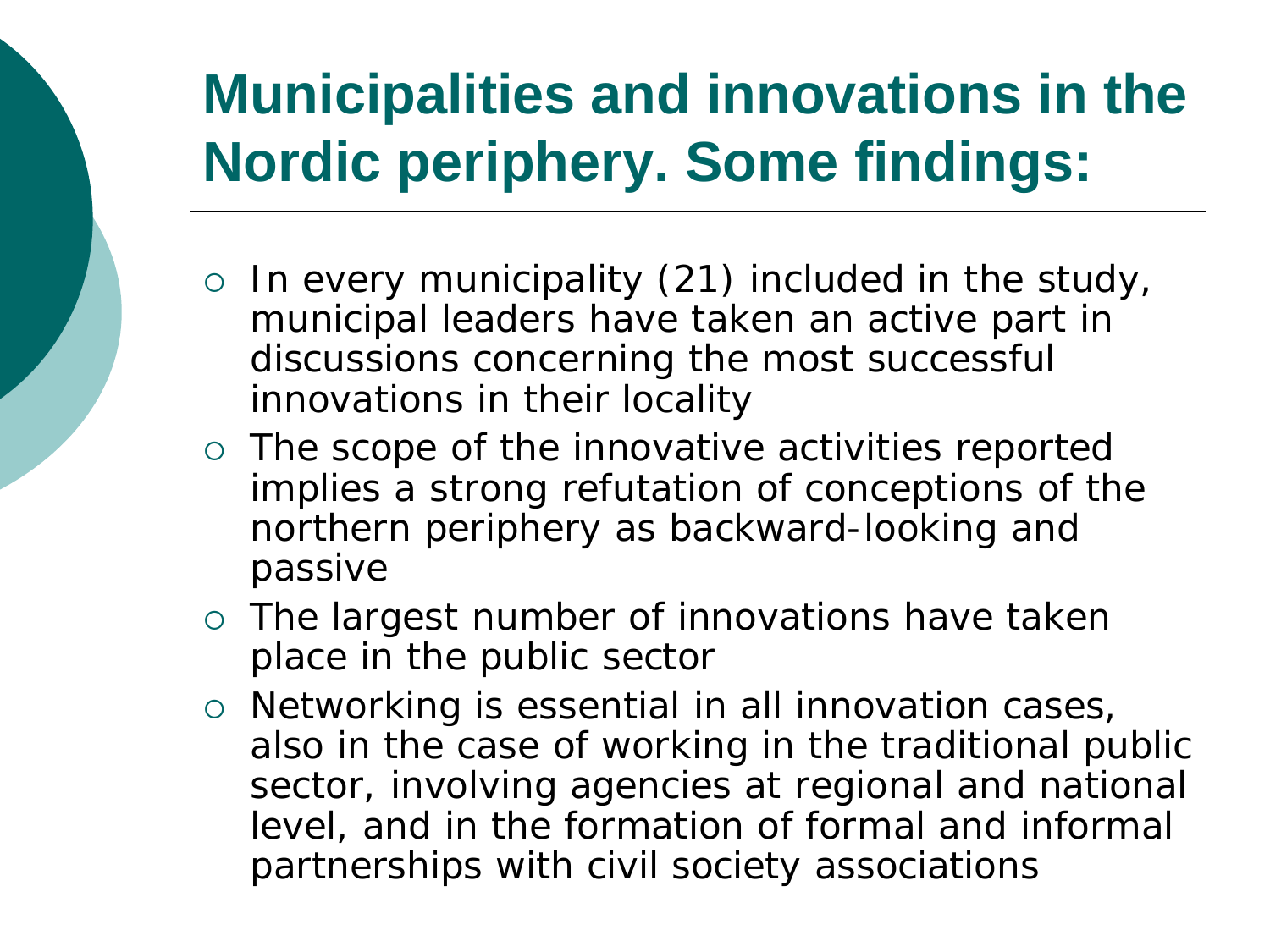## **Policy recommendation to stimulate innovation in the Nordic periphery(I)**

- **Strenghtened local government**. Regional and higher-level policy centres should stimulate and strenghten the municipalities' potential by implementing a targeted programme to empower 'flexible development' at a municipal level
- **Empowering the innovators and supporting innovative activities**. For the innovators, networking and competence are essential elements, and these may be strenghtened by, for example, regional-level educational courses, for would-be entrepreneurs and innovators to develop their ideas and projects as part of the course, at the same time profiting from the experience of other 'colleagues'. People working on business, public and civil society innovations would definitely profit from being brought together for joint learning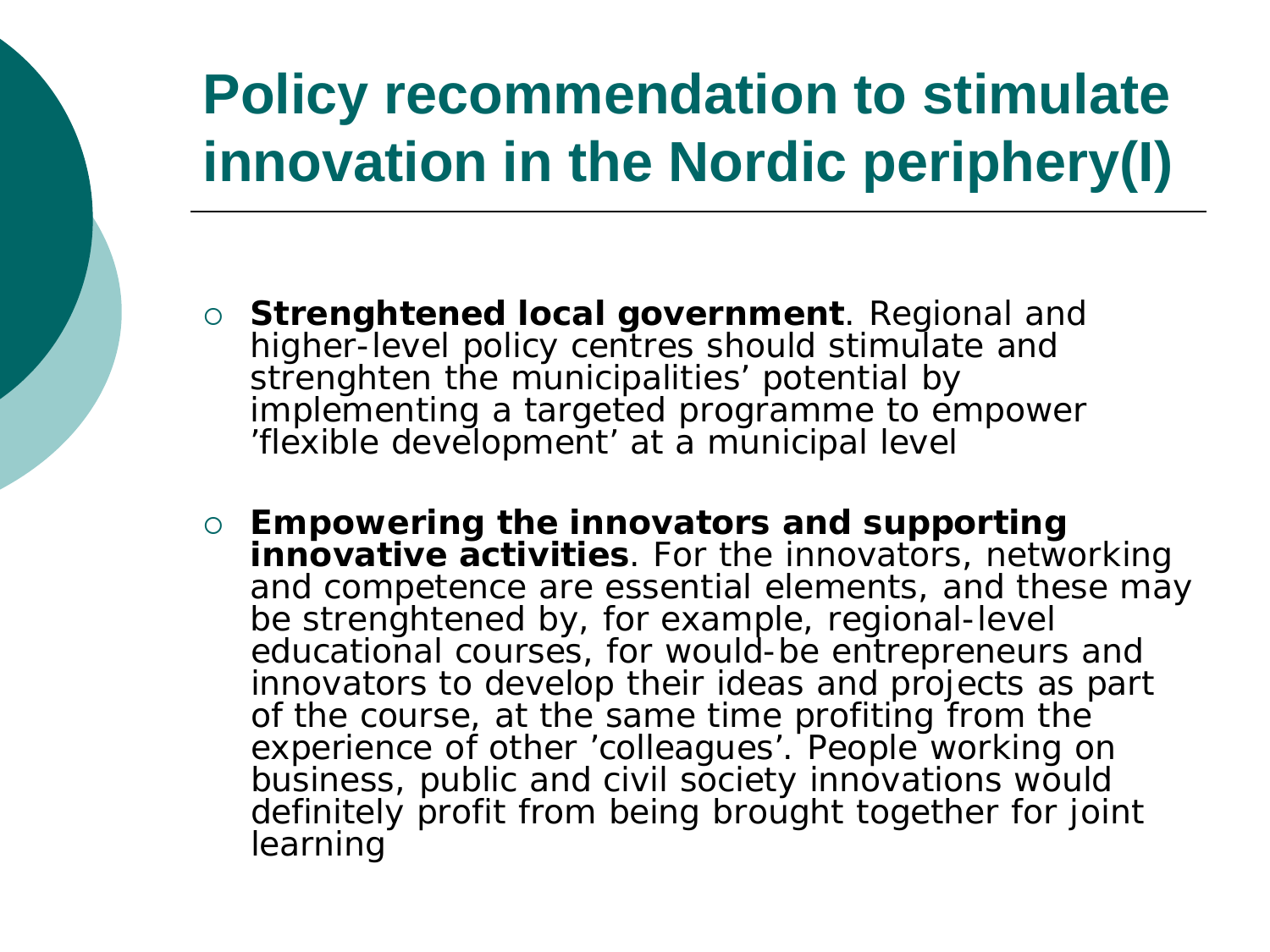## **Policy recommendation to stimulate innovation in Nordic periphery (II):**

- **Building of communication infrastructure. In order for local innovation to be successful, outreaching mobility must be underpinned, both physically and electronically (ex: Euracademy)**
- **Establish direct links between local innovators and municipalities on the one hand and universities and research institutions on the other (partnerships)**
- **Strenghten the role of municipal authorities as co-ordinators of local innovative partnerships and networks (meta-governance function)**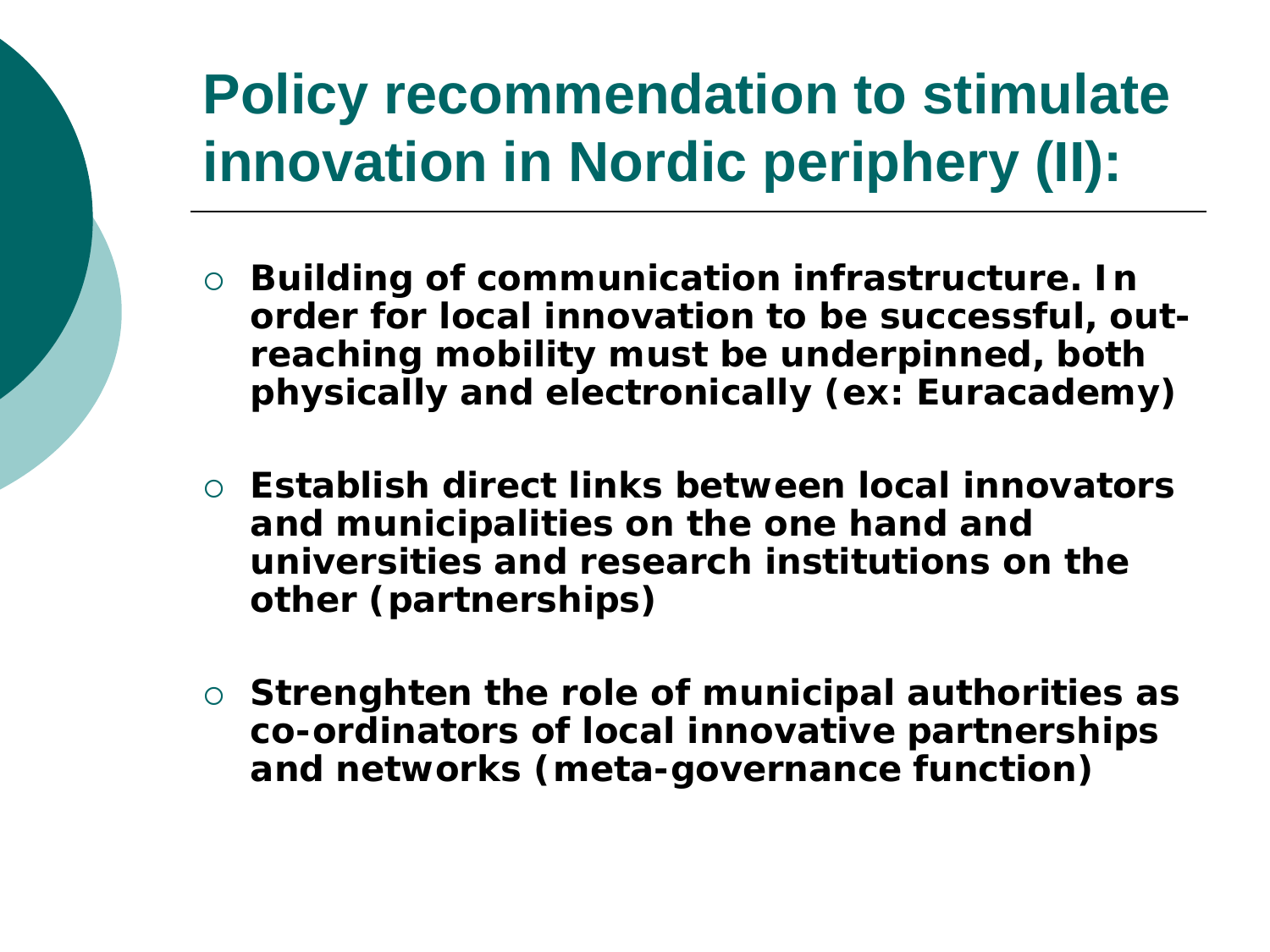## **Questions for group work**

- Is governance and governance networks examples or forms of social innovations?
- o How can governance networks stimulate innovative activities and contribute to local community and economic development in rural municipalities?